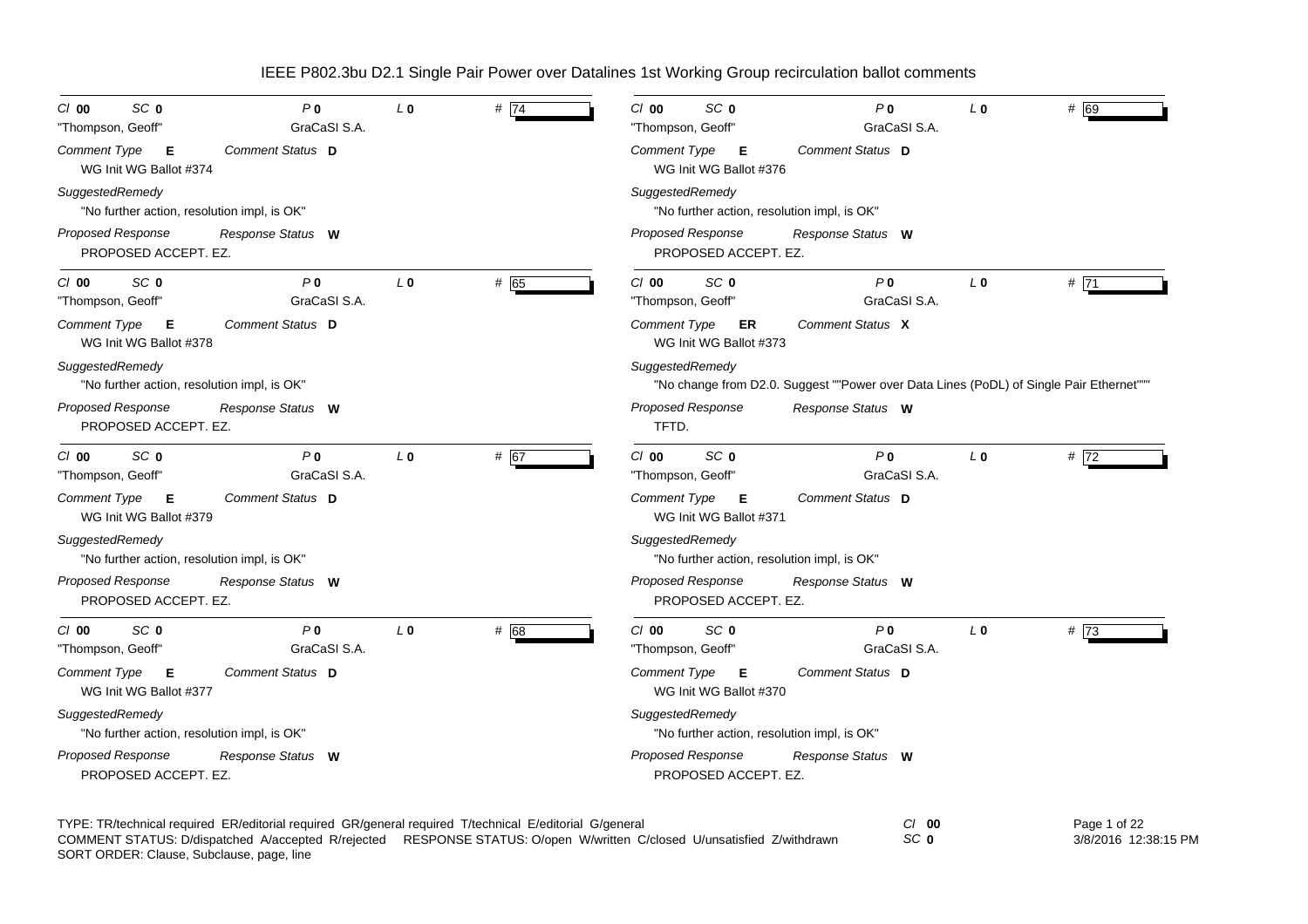| CI <sub>1</sub><br>"Dove, Daniel"                                                                                                                                                                           | SC 1.4                                          | P <sub>18</sub><br>Dove Networking Solut                                                                                                                                                 | L <sub>1</sub>  | # 18                                                                                                                                                                                                                                                                                                                                                          | CI <sub>1</sub>     | SC 1.4.330a<br>"Zimmerman, George"      |  | P <sub>17</sub><br>CME Consulting / LTC                                                                          | L <sub>52</sub> | # 87                                                                                                                                                                                  |
|-------------------------------------------------------------------------------------------------------------------------------------------------------------------------------------------------------------|-------------------------------------------------|------------------------------------------------------------------------------------------------------------------------------------------------------------------------------------------|-----------------|---------------------------------------------------------------------------------------------------------------------------------------------------------------------------------------------------------------------------------------------------------------------------------------------------------------------------------------------------------------|---------------------|-----------------------------------------|--|------------------------------------------------------------------------------------------------------------------|-----------------|---------------------------------------------------------------------------------------------------------------------------------------------------------------------------------------|
|                                                                                                                                                                                                             |                                                 |                                                                                                                                                                                          |                 |                                                                                                                                                                                                                                                                                                                                                               |                     |                                         |  |                                                                                                                  |                 |                                                                                                                                                                                       |
| <b>Comment Type</b>                                                                                                                                                                                         | <b>TR</b><br>No definition for PoDL PD          | Comment Status D                                                                                                                                                                         |                 |                                                                                                                                                                                                                                                                                                                                                               | <b>Comment Type</b> | $\mathbf{T}$                            |  | <b>Comment Status D</b><br>"Why is there no parallel definition of PoDL PD? Without it, the PoDL PD falls in the |                 |                                                                                                                                                                                       |
|                                                                                                                                                                                                             | SuggestedRemedy<br>Add a definition for PoDL PD |                                                                                                                                                                                          |                 |                                                                                                                                                                                                                                                                                                                                                               |                     | IEEE 802.3, Clause 33).""               |  | Class 4 signature during Physical Layer classification (see                                                      |                 | definition of Type 1 PD for Clause 33. ""1.4.415 Type 1 PD: A PD that does not provide a                                                                                              |
|                                                                                                                                                                                                             | Proposed Response                               | Response Status W                                                                                                                                                                        |                 |                                                                                                                                                                                                                                                                                                                                                               |                     | SuggestedRemedy                         |  |                                                                                                                  |                 |                                                                                                                                                                                       |
|                                                                                                                                                                                                             | PROPOSED ACCEPT IN PRINCIPLE.                   |                                                                                                                                                                                          |                 |                                                                                                                                                                                                                                                                                                                                                               |                     |                                         |  |                                                                                                                  |                 | "Add definition ""PoDL PD: A PD that draws power over a link section consisting of a single<br>twisted pair. (See IEEE Std 802.3, Clause 104)"". Change definition of Type 1 PD FROM: |
|                                                                                                                                                                                                             |                                                 | Can commenter provide suggested text for the definition?                                                                                                                                 |                 |                                                                                                                                                                                                                                                                                                                                                               |                     |                                         |  |                                                                                                                  |                 | "1.4.415 Type 1 PD: A PD that does not provide a Class 4 signature during Physical Layer                                                                                              |
| CI <sub>1</sub><br>"Scruton, Peter"                                                                                                                                                                         | SC 1.4.330a                                     | P <sub>17</sub><br>University of New Ham                                                                                                                                                 | L <sub>52</sub> | # 55                                                                                                                                                                                                                                                                                                                                                          |                     | a PoDL PD (see IEEE 802.3, Clause 33)"" |  | classification (see IEEE 802.3, Clause 33)."" TO: ""1.4.415 Type 1 PD: A PD that                                 |                 | provides a Class 0, 1, 2 or 3 signature during Physical Layer classification, and that is not                                                                                         |
| <b>Comment Type</b>                                                                                                                                                                                         | <b>ER</b>                                       | Comment Status D                                                                                                                                                                         |                 |                                                                                                                                                                                                                                                                                                                                                               |                     | Proposed Response                       |  | Response Status W                                                                                                |                 |                                                                                                                                                                                       |
|                                                                                                                                                                                                             |                                                 | "Currently states: ""PoDL PSE: A DTE device that provides the power to a single twisted                                                                                                  |                 |                                                                                                                                                                                                                                                                                                                                                               |                     | PROPOSED ACCEPT. EZ.                    |  |                                                                                                                  |                 |                                                                                                                                                                                       |
|                                                                                                                                                                                                             | these data""                                    | pair link section. DTE powering is intended to provide a single 100BASE-T1 or 1000BASE-<br>T1 device with a unified interface for both the data it requires and the power to process     |                 |                                                                                                                                                                                                                                                                                                                                                               | CI <sub>1</sub>     | SC 1.4.330a<br>"Zimmerman, George"      |  | P <sub>17</sub><br>CME Consulting / LTC                                                                          | L <sub>52</sub> | # 88                                                                                                                                                                                  |
|                                                                                                                                                                                                             | A few things on this.                           |                                                                                                                                                                                          |                 |                                                                                                                                                                                                                                                                                                                                                               | <b>Comment Type</b> | $\mathbf{T}$                            |  | Comment Status D                                                                                                 |                 |                                                                                                                                                                                       |
| - I would think the PSE may more typically be a switch and thus a DCE that may have<br>multiple PIs to power different PDs.<br>- I think the second sentence should have power to operate and process data. |                                                 |                                                                                                                                                                                          |                 | "single twisted pair link section' is unclear (it could mean one 'twisted pair link section'.<br>Definition needs clarity to refer to link sections consisting of a single twisted pair, and to<br>refer to clause 104. also, ""twisted pair"" when used as an adjective should be hyphenated.<br>(note this isn't needed if the proposed change is adopted)" |                     |                                         |  |                                                                                                                  |                 |                                                                                                                                                                                       |
|                                                                                                                                                                                                             |                                                 |                                                                                                                                                                                          |                 |                                                                                                                                                                                                                                                                                                                                                               |                     | SuggestedRemedy                         |  |                                                                                                                  |                 |                                                                                                                                                                                       |
| SuggestedRemedy<br>"PoDL PSE: A device that provides power to a PoDL PD, connected via a single twisted                                                                                                     |                                                 |                                                                                                                                                                                          |                 | "Change 'power to a single twisted pair link section' to read 'power to a link section<br>consisting of a single twisted pair.' Add at the end of definition: '(See IEEE Std 802.3,<br>Clause 104)"                                                                                                                                                           |                     |                                         |  |                                                                                                                  |                 |                                                                                                                                                                                       |
|                                                                                                                                                                                                             |                                                 | pair link section. DTE powering is intended to provide a single 100BASE-T1 or 1000BASE-<br>T1 device with a unified interface for both the reception and transmission of data as well as |                 |                                                                                                                                                                                                                                                                                                                                                               |                     | <b>Proposed Response</b>                |  | Response Status W                                                                                                |                 |                                                                                                                                                                                       |
|                                                                                                                                                                                                             | the power to operate."""                        |                                                                                                                                                                                          |                 |                                                                                                                                                                                                                                                                                                                                                               |                     | PROPOSED ACCEPT. EZ.                    |  |                                                                                                                  |                 |                                                                                                                                                                                       |
|                                                                                                                                                                                                             | <b>Proposed Response</b>                        | Response Status W                                                                                                                                                                        |                 |                                                                                                                                                                                                                                                                                                                                                               |                     |                                         |  |                                                                                                                  |                 |                                                                                                                                                                                       |
|                                                                                                                                                                                                             | PROPOSED ACCEPT. EZ.                            |                                                                                                                                                                                          |                 |                                                                                                                                                                                                                                                                                                                                                               |                     |                                         |  |                                                                                                                  |                 |                                                                                                                                                                                       |
|                                                                                                                                                                                                             |                                                 |                                                                                                                                                                                          |                 |                                                                                                                                                                                                                                                                                                                                                               |                     |                                         |  |                                                                                                                  |                 |                                                                                                                                                                                       |
|                                                                                                                                                                                                             |                                                 |                                                                                                                                                                                          |                 |                                                                                                                                                                                                                                                                                                                                                               |                     |                                         |  |                                                                                                                  |                 |                                                                                                                                                                                       |
|                                                                                                                                                                                                             |                                                 |                                                                                                                                                                                          |                 |                                                                                                                                                                                                                                                                                                                                                               |                     |                                         |  |                                                                                                                  |                 |                                                                                                                                                                                       |
|                                                                                                                                                                                                             |                                                 |                                                                                                                                                                                          |                 |                                                                                                                                                                                                                                                                                                                                                               |                     |                                         |  |                                                                                                                  |                 |                                                                                                                                                                                       |

*SC* **1.4.330a**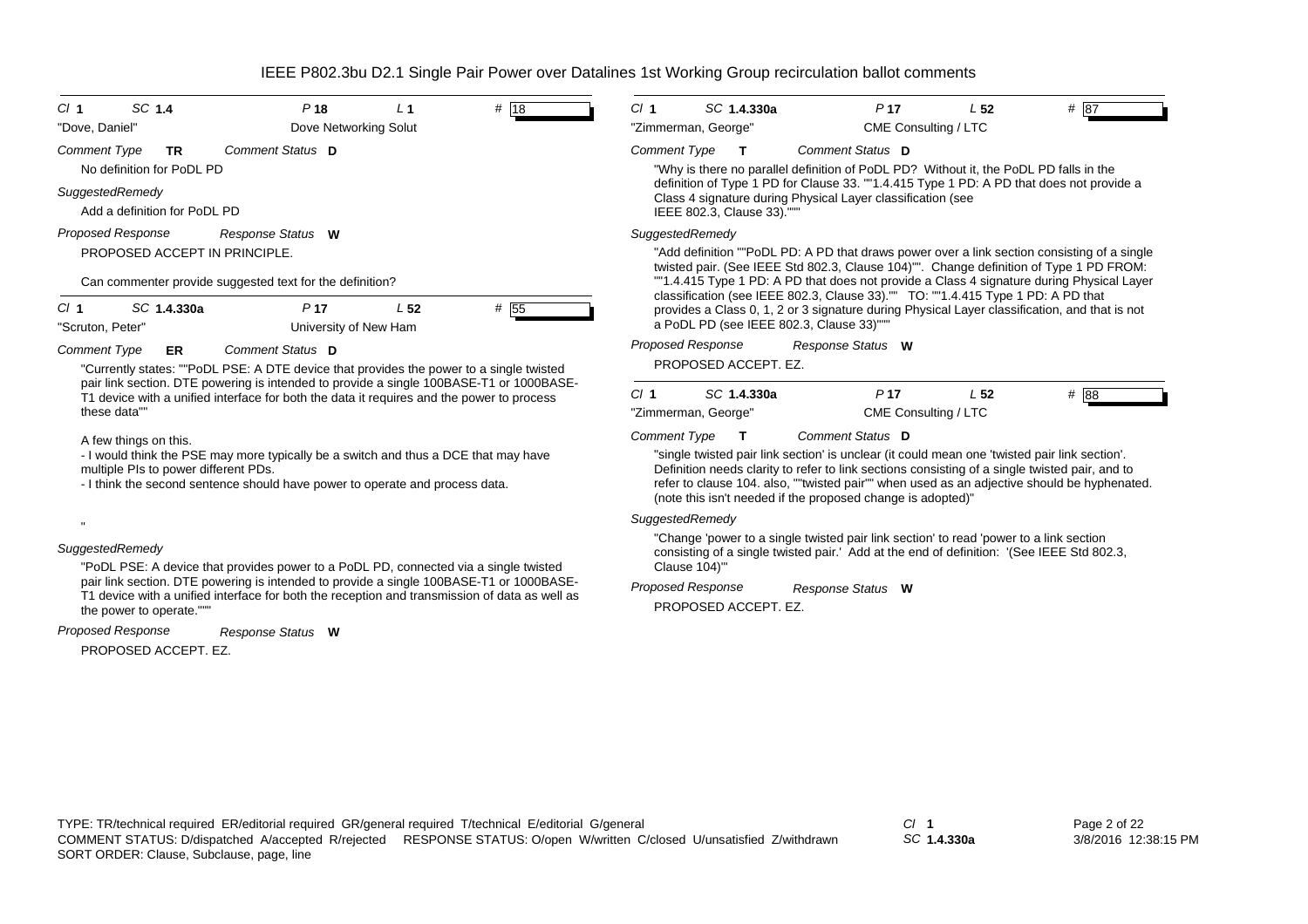| # 89<br>CI <sub>1</sub><br>SC 1.4.330a<br>P <sub>17</sub><br>L <sub>52</sub>                                                                                                                                                                                                                                                                                                                                                                                                                                                                                                                                                                                                                           | $CI$ 1<br>SC 1.4.418a<br>P <sub>18</sub>                                                                                                                                                                                                                                                                                                                                                                                                                                           | # 90<br>L <sub>19</sub>                           |
|--------------------------------------------------------------------------------------------------------------------------------------------------------------------------------------------------------------------------------------------------------------------------------------------------------------------------------------------------------------------------------------------------------------------------------------------------------------------------------------------------------------------------------------------------------------------------------------------------------------------------------------------------------------------------------------------------------|------------------------------------------------------------------------------------------------------------------------------------------------------------------------------------------------------------------------------------------------------------------------------------------------------------------------------------------------------------------------------------------------------------------------------------------------------------------------------------|---------------------------------------------------|
| "Zimmerman, George"<br>CME Consulting / LTC                                                                                                                                                                                                                                                                                                                                                                                                                                                                                                                                                                                                                                                            | "Zimmerman, George"                                                                                                                                                                                                                                                                                                                                                                                                                                                                | CME Consulting / LTC                              |
| <b>Comment Type</b><br>Comment Status D<br>т<br>"New definition for PoDL PSE begs that the existing definition for PSE doesn't rule out<br>PoDL PSE, or refer to clause 33. It only says: 'A DTE or midspan device that provides the<br>power to a single link section. DTE powering is intended to provide a single 10BASE-T,<br>100BASE-TX, or 1000BASE-T device with a unified interface for both the data it requires<br>and the power to process these data.' While the second sentence is helpful, the definition<br>is the first sentence and also applies to PoDL PSEs. Clause 104 takes advantage of this<br>and uses just PSE or PD, and not PoDL PSE or PoDL PD always. Definition needs to | <b>Comment Type</b><br>Comment Status D<br>т<br>"PD/MDI and PSE/MDI are not a additional defined components comprising the PoDL<br>system (applies to all 3 PoDL system definitions, 1.5.418a, b, and c), and are either<br>interface planes for the PD or PSE in the standard."<br>SuggestedRemedy<br>"Delete 'PSE MDI/PI' and 'PD MDI/PI' from 'A system comprising.' to read 'A system<br>comprising a PSE, link segment, and PD that are compatible."" in 1.4.418a, b, and c." |                                                   |
| clearly be one or the other."<br>SuggestedRemedy                                                                                                                                                                                                                                                                                                                                                                                                                                                                                                                                                                                                                                                       | <b>Proposed Response</b><br>Response Status W                                                                                                                                                                                                                                                                                                                                                                                                                                      |                                                   |
| "Add existing definition of PSE into the amendment: ""1.4.338 Power Sourcing Equipment                                                                                                                                                                                                                                                                                                                                                                                                                                                                                                                                                                                                                 | PROPOSED ACCEPT. EZ.                                                                                                                                                                                                                                                                                                                                                                                                                                                               |                                                   |
| (PSE): A DTE or midspan device that provides the power to a single<br>link section. DTE powering is intended to provide a single 10BASE-T, 100BASE-TX, or<br>1000BASE-T                                                                                                                                                                                                                                                                                                                                                                                                                                                                                                                                | SC 1.5<br>P <sub>18</sub><br>Cl <sub>1</sub><br>"Zimmerman, George"                                                                                                                                                                                                                                                                                                                                                                                                                | L <sub>24</sub><br>$#$ 92<br>CME Consulting / LTC |
| device with a unified interface for both the data it requires and the power to process these<br>data."" Insert text before second sentence (""DTE powering is intended""): ""PSEs are<br>defined for use with two different types of twisted-pair PHYs. When used with 2 or 4 pair<br>twisted-pair (BASE-T) PHYs (see IEEE Std 802.3, Clause 33), "" and insert at the end of<br>the definition, ""When used with single twisted-pair (BASE-T1 PHYs), (see IEEE Std 802.3,                                                                                                                                                                                                                             | <b>Comment Type</b><br>Comment Status D<br>Е<br>PD is already in the abbreviation list in 802.3-2015<br>SuggestedRemedy<br>Delete PD abbreviation from amendment                                                                                                                                                                                                                                                                                                                   |                                                   |
| Clause 104), DTE powering is intended to provide a single 100BASE-T1 or 1000BASE-T1<br>device with a unified interface for both the data it requires and the power to process these<br>data.""<br>Additionally, add a sentence to the end of the introduction of Clause 104 stating, ""When                                                                                                                                                                                                                                                                                                                                                                                                            | <b>Proposed Response</b><br>Response Status W<br>PROPOSED ACCEPT. EZ.                                                                                                                                                                                                                                                                                                                                                                                                              |                                                   |
| used in this clause, the term PSE always means PoDL PSE, and the term PD always<br>means PoDL PD."" (P35 L25)                                                                                                                                                                                                                                                                                                                                                                                                                                                                                                                                                                                          | SC 1.5<br>P <sub>18</sub><br>$CI$ 1<br>"Zimmerman, George"                                                                                                                                                                                                                                                                                                                                                                                                                         | L <sub>25</sub><br># 93<br>CME Consulting / LTC   |
| Proposed Response<br>Response Status W<br>PROPOSED ACCEPT. EZ.                                                                                                                                                                                                                                                                                                                                                                                                                                                                                                                                                                                                                                         | <b>Comment Type</b><br>Comment Status D<br>Е<br>PSE is already in the abbreviation list in 802.3-2015                                                                                                                                                                                                                                                                                                                                                                              |                                                   |
| P <sub>18</sub><br># 91<br>$CI$ 1<br>SC 1.4.418a<br>L <sub>19</sub><br>"Zimmerman, George"<br>CME Consulting / LTC                                                                                                                                                                                                                                                                                                                                                                                                                                                                                                                                                                                     | SuggestedRemedy<br>Delete PSE abbreviation from amendment<br><b>Proposed Response</b><br>Response Status W                                                                                                                                                                                                                                                                                                                                                                         |                                                   |

*Comment Type* **E** *Comment Status* **D**

"Consistency - while link segment and link section appear to be identical in the PoDL system, as there are currently no midspans, we should be consistent which we use. Recommend to use link section, as in 1.4.330a."

## *SuggestedRemedy*

"Replace ""link segment"" with ""link section"" in 1.4.418a, b, and c."

*Response Status* **W** *Proposed Response*

SORT ORDER: Clause, Subclause, page, line

PROPOSED ACCEPT. EZ.

TYPE: TR/technical required ER/editorial required GR/general required T/technical E/editorial G/general *Cl* **1** *SC* **1.5** COMMENT STATUS: D/dispatched A/accepted R/rejected RESPONSE STATUS: O/open W/written C/closed U/unsatisfied Z/withdrawn

PROPOSED ACCEPT. EZ.

Page 3 of 22 3/8/2016 12:38:15 PM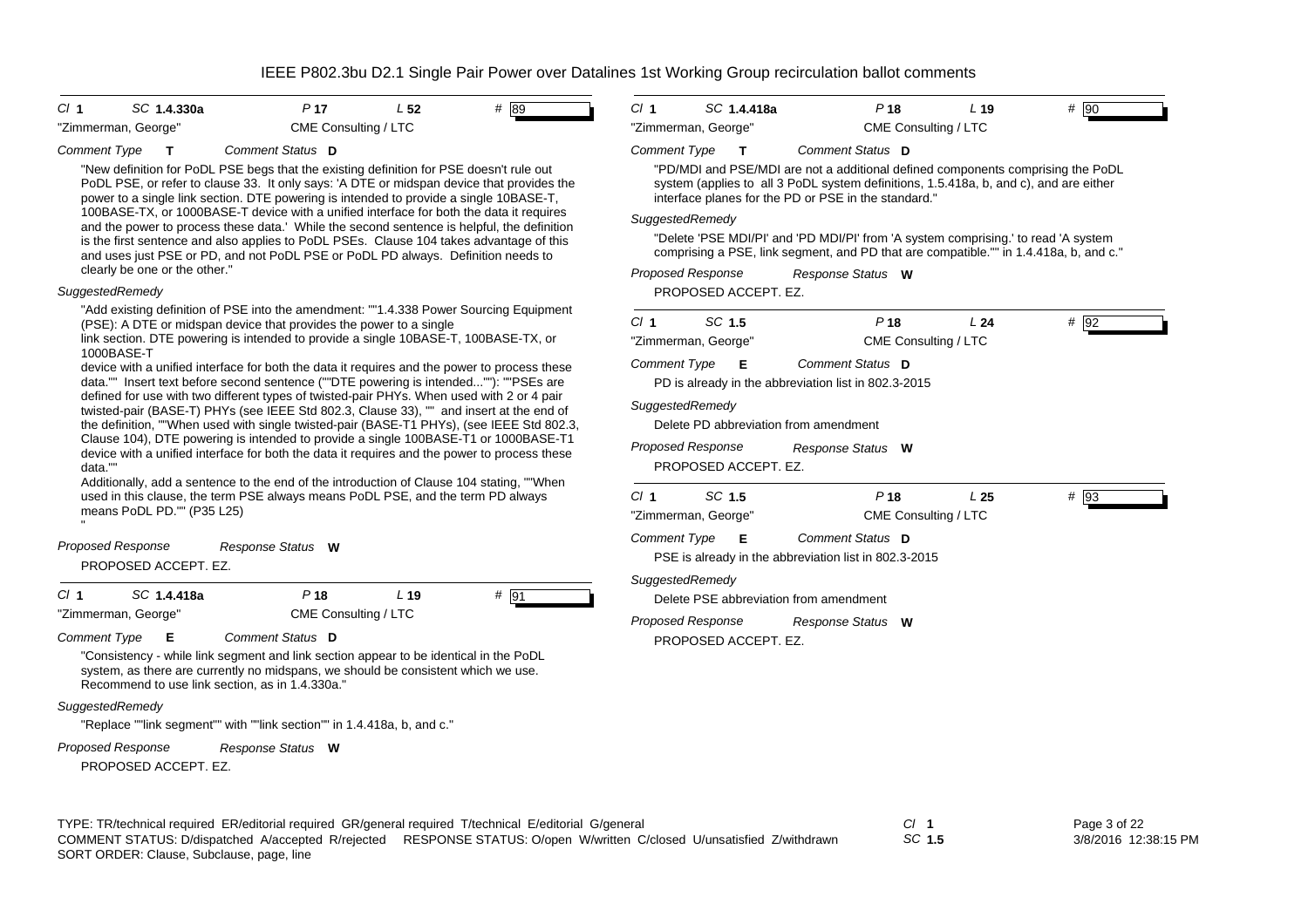| SC 30.2.3<br>P20<br>L <sub>1</sub><br>$Cl$ 30<br>#1                                                                                                                                                                                                                                 | $Cl$ 30<br>SC 30.15.1.1.7<br>P <sub>25</sub><br>$#$ 94<br>L <sub>16</sub>                                                                                                                                                                                              |
|-------------------------------------------------------------------------------------------------------------------------------------------------------------------------------------------------------------------------------------------------------------------------------------|------------------------------------------------------------------------------------------------------------------------------------------------------------------------------------------------------------------------------------------------------------------------|
| "Anslow, Pete"<br>Ciena                                                                                                                                                                                                                                                             | CME Consulting / LTC<br>"Zimmerman, George"                                                                                                                                                                                                                            |
| Comment Status D<br><b>Comment Type</b><br><b>ER</b>                                                                                                                                                                                                                                | <b>Comment Type</b><br>Comment Status D<br>$\mathbf{T}$                                                                                                                                                                                                                |
| "Comment #34 against D2.0 was ACCEPT with a suggested remedy of:<br>Change the editing instruction to: ""Replace Figure 30-3 (as modified by IEEE Std 802.3br-<br>201x) with the following:"<br>Use the version in the P802.3br draft as the basis for the changes being made here. | "There is no transition from DETECTION to RESTART. Should be from<br>DETECTION_EVAL, which indicates mr_invalid_signature was set."<br>SuggestedRemedy                                                                                                                 |
| However, this has not been done."                                                                                                                                                                                                                                                   | Change DETECTION to DETECTION_EVAL                                                                                                                                                                                                                                     |
| SuggestedRemedy                                                                                                                                                                                                                                                                     | Proposed Response<br>Response Status W                                                                                                                                                                                                                                 |
| "Change the editing instruction to: ""Replace Figure 30-3 (as modified by IEEE Std 802.3br-                                                                                                                                                                                         | PROPOSED ACCEPT. EZ.                                                                                                                                                                                                                                                   |
| 201x) with the following:""<br>Use the version in the P802.3br draft as the basis for the changes being made here."                                                                                                                                                                 | P <sub>25</sub><br># 95<br>$Cl$ 30<br>SC 30.15.1.1.8<br>L31                                                                                                                                                                                                            |
| <b>Proposed Response</b><br>Response Status W                                                                                                                                                                                                                                       | "Zimmerman, George"<br>CME Consulting / LTC                                                                                                                                                                                                                            |
| PROPOSED ACCEPT. EZ.                                                                                                                                                                                                                                                                | Comment Type<br>Comment Status D<br>$\mathbf{T}$                                                                                                                                                                                                                       |
| P23<br>SC 30.15.1.1.3<br>L32<br># 19<br>$Cl$ 30<br>Dove Networking Solut<br>"Dove, Daniel"                                                                                                                                                                                          | directly from the state CLASSIFICATION to the state RESTART due to the pi_detecting<br>variable being asserted false and the pi_sleeping variable being asserted true these<br>variables are set whenever the RESTART state is entered. The transition is indicated by |
| <b>Comment Type</b><br>Comment Status D<br><b>TR</b>                                                                                                                                                                                                                                | tclass timer done.                                                                                                                                                                                                                                                     |
| "This section is not matching the description in clause 45, nor does the description of PSE<br>Status accurately represent the states that the PSE would be in for a given status."                                                                                                 | SuggestedRemedy<br>"Change ""due to the pi_detecting variable being asserted false and the pi_sleeping<br>variable being asserted true"" to ""due to tclass timer done being asserted true""                                                                           |
| SuggestedRemedy                                                                                                                                                                                                                                                                     | <b>Proposed Response</b>                                                                                                                                                                                                                                               |
| "Status => STATE as follows;<br>$disabeled \Rightarrow DISABLE$<br>searching => DETECTION, DETECTION_EVAL, CLASSIFICATION,                                                                                                                                                          | Response Status W<br>PROPOSED ACCEPT. EZ.                                                                                                                                                                                                                              |
| <b>CLASSIFICATION EVAL,</b><br>delivering power => POWER_UP and POWER_ON,<br>sleeping => SETTLE_SLEEP and SLEEP                                                                                                                                                                     | $Cl$ 30<br>SC 30.15.1.1.9<br>P <sub>25</sub><br># 96<br>L 49<br>CME Consulting / LTC<br>"Zimmerman, George"<br><b>Comment Type</b><br>Comment Status D<br>ER                                                                                                           |
| <b>Proposed Response</b><br>Response Status W<br>PROPOSED ACCEPT IN PRINCIPLE.                                                                                                                                                                                                      | "logic sense of the variable is reversed. ""power_not_available variable being true."" -<br>variable is actually power_available, and the referenced transition occurs when it is false."                                                                              |
| OBE 105.                                                                                                                                                                                                                                                                            | SuggestedRemedy<br>"Change ""power_not_available variable being true"" in BEHAVIOUR DEFINED AS of<br>30.15.1.1.9 to ""power available variable being false."""                                                                                                         |
|                                                                                                                                                                                                                                                                                     | <b>Proposed Response</b><br>Response Status W<br>PROPOSED ACCEPT. EZ.                                                                                                                                                                                                  |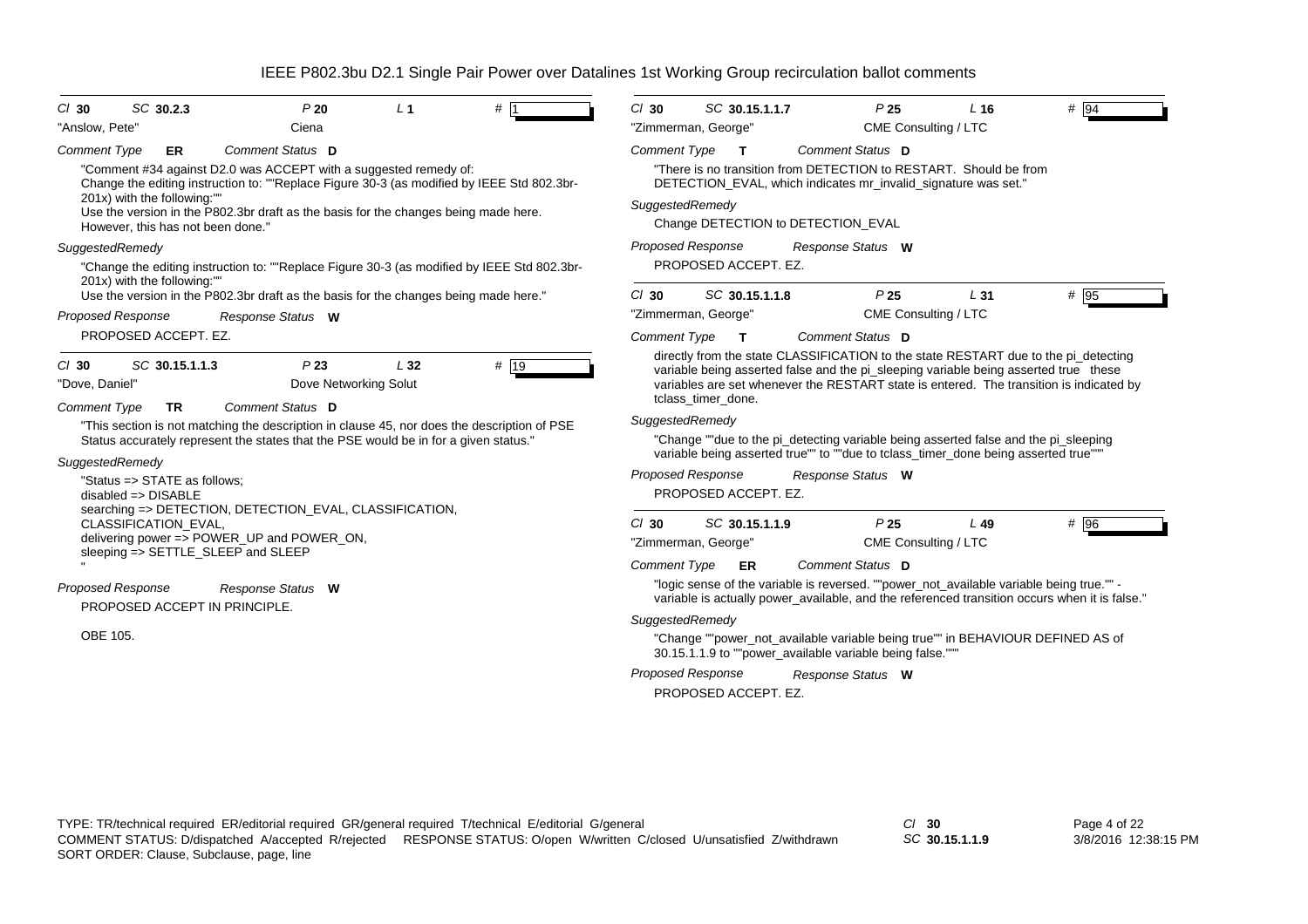| SC 45<br>P29<br># 97<br>CI 45<br>L <sub>6</sub>                                                                                                                                                                                                                                                                                                                                   | SC 45.2<br>$CI$ 45<br>P29<br>L29<br>#                                                                                                                                                                     |
|-----------------------------------------------------------------------------------------------------------------------------------------------------------------------------------------------------------------------------------------------------------------------------------------------------------------------------------------------------------------------------------|-----------------------------------------------------------------------------------------------------------------------------------------------------------------------------------------------------------|
| "Zimmerman, George"<br>CME Consulting / LTC                                                                                                                                                                                                                                                                                                                                       | "Anslow, Pete"<br>Ciena                                                                                                                                                                                   |
| Comment Status D<br>Comment Type<br>Е                                                                                                                                                                                                                                                                                                                                             | Comment Status D<br><b>Comment Type</b><br><b>TR</b>                                                                                                                                                      |
| "Editing instruction incorrectly formed: ""Insert row to add Power Unit Registers to Table 45-<br>1 as changed by P802.3bn as shown (unchanged rows<br>not shown):"" should be ""Insert row to add Power Unit Registers to Table 45-1 (as<br>modified by IEEE Std 802.3bn-201x) directly above reserved row, and adjust reserved row<br>as follows (unchanged rows not shown):""" | "As noted in comment #39 against D2.0, device address 12 has been allocated by<br>P802.3bn. This means that in Table 45-2, Power Unit present should be m.5.13 not<br>m.5.12"<br>SuggestedRemedy          |
| SuggestedRemedy                                                                                                                                                                                                                                                                                                                                                                   | "In Table 45-2:<br>Change the reserved row to be ""m.5.15:1314"" where 13 is in strikethrough and 14 is                                                                                                   |
| see comment                                                                                                                                                                                                                                                                                                                                                                       | underlined.                                                                                                                                                                                               |
| <b>Proposed Response</b><br>Response Status W<br>PROPOSED ACCEPT. EZ.                                                                                                                                                                                                                                                                                                             | Change ""Power Unit present"" to be m.5.13<br>Change the editing instruction to refer to Table 45-2 as modified by IEEE Std 802.3bn-<br>201x."                                                            |
| L <sub>5</sub><br>#2<br>SC 45.2<br>P29<br>$CI$ 45<br>Ciena<br>"Anslow, Pete"                                                                                                                                                                                                                                                                                                      | <b>Proposed Response</b><br>Response Status W<br>PROPOSED ACCEPT. EZ.                                                                                                                                     |
| Comment Status X<br><b>Comment Type</b><br>Е<br>"P802.3bn should be ""IEEE Std 802.3bn-201x"""                                                                                                                                                                                                                                                                                    | P30<br>L26<br># 51<br>$CI$ 45<br>SC 45.2.7a.2.1<br>"Remein, Duane"                                                                                                                                        |
| SuggestedRemedy<br>"Change ""P802.3bn"" to ""IEEE Std 802.3bn-201x""<br>Make the same change on page 30, line 2"                                                                                                                                                                                                                                                                  | Comment Status D<br><b>Comment Type</b><br>unsatisfied<br><b>TR</b><br>"The use of the term shall here implies CL 45 is mandated. Clause 45 is optional in it's<br>entirety and cannot be made mandatory. |
| <b>Proposed Response</b><br>Response Status W<br>PROPOSED ACCEPT. EZ.                                                                                                                                                                                                                                                                                                             | "This bit shall be set to one when the PSE state diagram (Figure 104-4) enters the state<br>'ERROR.' The Power Denied bit shall be implemented with latching high behavior as<br>defined in 45.2.""       |
| SC 45.2<br>$CI$ 45<br>P29<br>L <sub>18</sub><br>$#$ 98                                                                                                                                                                                                                                                                                                                            |                                                                                                                                                                                                           |
| "Zimmerman, George"<br>CME Consulting / LTC                                                                                                                                                                                                                                                                                                                                       | Given that you've not opened the PICS for CI 45 I infer that you don't wish to include<br>normative language here."                                                                                       |
| Comment Status D<br><b>Comment Type</b><br><b>ER</b>                                                                                                                                                                                                                                                                                                                              | SuggestedRemedy                                                                                                                                                                                           |
| "Table 45-2, edit changing power unit MMD to address 13 from comment 323 needs to be<br>reflected here, changing the address from m.5.12 to m.5.13."                                                                                                                                                                                                                              | "Change ""shall be"" to ""is"" in 12 places in 45.2.7a.2.x. For example the statements<br>quoted above will read:                                                                                         |
| SuggestedRemedy                                                                                                                                                                                                                                                                                                                                                                   | "This bit is set to one when the PSE state diagram (Figure 104-4) enters the                                                                                                                              |
| "Change editing instruction to read ""Change Table 45-2 (as modified by IEEE Std 802.3bn-<br>201X) to update reserved row and insert row to add Power Unit Registers in Table 45-2,                                                                                                                                                                                               | state'ERROR.' The Power Removed bit is implemented with latching high behavior as<br>defined in 45.2."""                                                                                                  |
| below<br>reserved row for m.5.15:13 and immediately above row for register m.5.12 (inserted by                                                                                                                                                                                                                                                                                    | <b>Proposed Response</b><br>Response Status W                                                                                                                                                             |
| IEEE Std 802.3bn-201X) (unchanged rows not shown):"", and change reserved row edit to                                                                                                                                                                                                                                                                                             | PROPOSED REJECT. EZ.                                                                                                                                                                                      |
| show change from m.5.15:13 to m.5.15:14, and change inserted row for ""m.5.12"" to read<br>""m.5.13"""                                                                                                                                                                                                                                                                            | Implementation of 45.2.7.b is optional. If it is implemented, the 'shalls' in CL 45 are<br>mandatory.                                                                                                     |
| <b>Proposed Response</b><br>Response Status W                                                                                                                                                                                                                                                                                                                                     |                                                                                                                                                                                                           |
| PROPOSED ACCEPT. EZ.                                                                                                                                                                                                                                                                                                                                                              |                                                                                                                                                                                                           |

*SC* **45.2.7a.2.1**

Page 5 of 22 3/8/2016 12:38:15 PM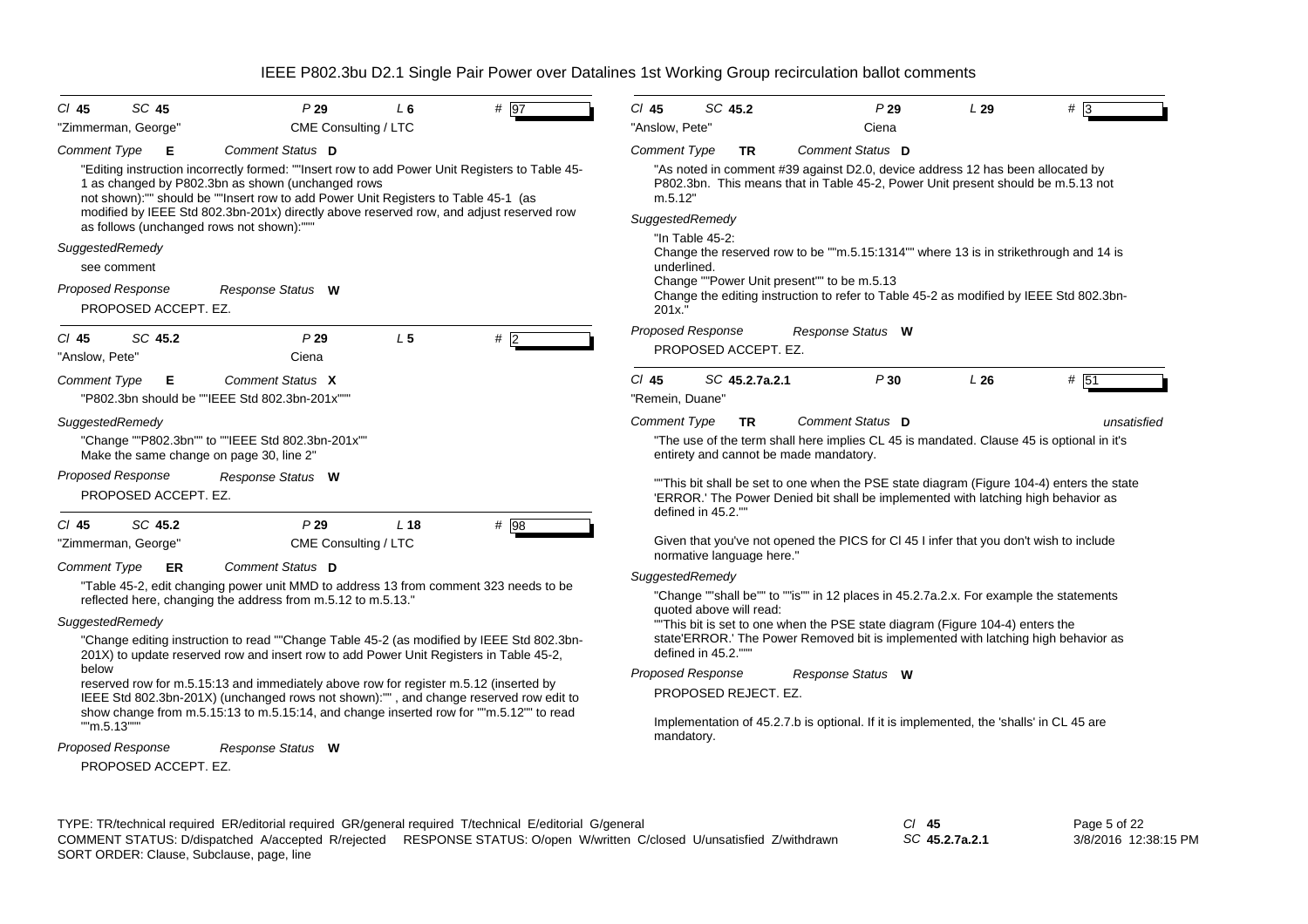| SC 45.2.7a.2.4<br>CI 45                                               | P30                                                                                                                                                                                                                                                                                                                                                                                            | L44            | # 52        | $CI$ 45                                                                                                                                                                                                                                           | SC 45.2.7b.1.1                                                                  |                   | P30                                             | L <sub>42</sub>                                                                                                                                                         | # 101                                                                              |
|-----------------------------------------------------------------------|------------------------------------------------------------------------------------------------------------------------------------------------------------------------------------------------------------------------------------------------------------------------------------------------------------------------------------------------------------------------------------------------|----------------|-------------|---------------------------------------------------------------------------------------------------------------------------------------------------------------------------------------------------------------------------------------------------|---------------------------------------------------------------------------------|-------------------|-------------------------------------------------|-------------------------------------------------------------------------------------------------------------------------------------------------------------------------|------------------------------------------------------------------------------------|
| "Remein, Duane"                                                       |                                                                                                                                                                                                                                                                                                                                                                                                |                |             | "Zimmerman, George"                                                                                                                                                                                                                               |                                                                                 |                   | CME Consulting / LTC                            |                                                                                                                                                                         |                                                                                    |
| <b>Comment Type</b><br><b>TR</b><br>2:0."                             | Comment Status D<br>"MDIO registers affected by SD's should clearly be tied to a variable in the SD and not<br>set/reset by a state transition as in ""shall be set to one when the PSE state diagram<br>(Figure 104-4) transitions directly from the state CLASSIFICATION_EVAL to RESTART""<br>This issue exists for the following bit definitions; 12.1.15, 14, 13, 12, 11, 10, 9:7, 6:3 and |                | unsatisfied | <b>Comment Type</b><br>instances)"<br>SuggestedRemedy                                                                                                                                                                                             | - E                                                                             | Comment Status D  |                                                 | "Enable power classification is bit 13.0.1, not 13.0.2, title and text are incorrect (3<br>Change 13.0.2 to 13.0.1 in title of 45.2.7b.1.1 and 2 instances in the text. |                                                                                    |
| SuggestedRemedy<br>create it in the SD and xref here.                 | Provide a clear reference to a SD variable for bit 12.1.12. If one does not exist in the SD                                                                                                                                                                                                                                                                                                    |                |             | <b>Proposed Response</b>                                                                                                                                                                                                                          | PROPOSED ACCEPT. EZ.                                                            | Response Status W |                                                 |                                                                                                                                                                         |                                                                                    |
| <b>Proposed Response</b><br>PROPOSED ACCEPT IN PRINCIPLE.<br>OBE 105. | Response Status W                                                                                                                                                                                                                                                                                                                                                                              |                |             | $Cl$ 45<br>"Zimmerman, George"<br><b>Comment Type</b>                                                                                                                                                                                             | SC 45.2.7b.1.2<br>- E<br>"PSE Enable bit is 13.0.0, not 13.0.1 as in the text." | Comment Status D  | P30<br>CME Consulting / LTC                     | L49                                                                                                                                                                     | # 102                                                                              |
| SC 45.2.7b<br>$CI$ 45<br>"Zimmerman, George"                          | P30<br>CME Consulting / LTC                                                                                                                                                                                                                                                                                                                                                                    | L <sub>2</sub> | $#$ 99      | SuggestedRemedy                                                                                                                                                                                                                                   | Change 13.0.1 to 13.0.0 (2 instances)                                           |                   |                                                 |                                                                                                                                                                         |                                                                                    |
| <b>Comment Type</b><br>Е<br>IEEE Std 802.3bn-201X."""                 | Comment Status D<br>"Editing instruction incorrectly formed: ""added by P802.3bn."", should be ""inserted by                                                                                                                                                                                                                                                                                   |                |             | <b>Proposed Response</b>                                                                                                                                                                                                                          | PROPOSED ACCEPT. EZ.                                                            | Response Status W |                                                 |                                                                                                                                                                         |                                                                                    |
| SuggestedRemedy<br>see comment<br><b>Proposed Response</b>            | Response Status W                                                                                                                                                                                                                                                                                                                                                                              |                |             | $Cl$ 45<br>"Law, David"<br><b>Comment Type</b>                                                                                                                                                                                                    | SC 45.2.7b.2.1<br>$\mathbf{T}$                                                  | Comment Status D  | P <sub>31</sub><br><b>Hewlett Packard Enter</b> | L45                                                                                                                                                                     | # 47                                                                               |
| PROPOSED ACCEPT. EZ.<br>SC 45.2.7b<br>CI 45<br>"Zimmerman, George"    | P30<br>CME Consulting / LTC                                                                                                                                                                                                                                                                                                                                                                    | L <sub>4</sub> | # 100       | The definition of the Power Removed (13.1.15) bit and the Overload (13.1.11) bit are<br>identical. Both state that 'This bit shall be set to one when the PSE state diagram (see<br>Figure 104-4) enters the state OVERLOAD.'.<br>SuggestedRemedy |                                                                                 |                   |                                                 |                                                                                                                                                                         |                                                                                    |
| <b>Comment Type</b><br>Е                                              | Comment Status D<br>"more than just table 45-211d are inserted by IEEE P802.3bq, bz, and bn; actually, IEEE<br>Std. 802.3bn inserts Tables 45-211a through g, hence the numbering is correct, but the<br>editor's note is incorrect, and the editor's note is redundant with the editing instruction."                                                                                         |                |             | Overload bit.<br><b>Proposed Response</b>                                                                                                                                                                                                         | PROPOSED ACCEPT IN PRINCIPLE, EZ.                                               | Response Status W |                                                 |                                                                                                                                                                         | Since these two bits are repetitively redundant remove either the Power Removed or |
| SuggestedRemedy<br>Delete editor's note                               |                                                                                                                                                                                                                                                                                                                                                                                                |                |             | OBE 103.                                                                                                                                                                                                                                          |                                                                                 |                   |                                                 |                                                                                                                                                                         |                                                                                    |
| <b>Proposed Response</b><br>PROPOSED ACCEPT. EZ.                      | Response Status W                                                                                                                                                                                                                                                                                                                                                                              |                |             |                                                                                                                                                                                                                                                   |                                                                                 |                   |                                                 |                                                                                                                                                                         |                                                                                    |

*SC* **45.2.7b.2.1**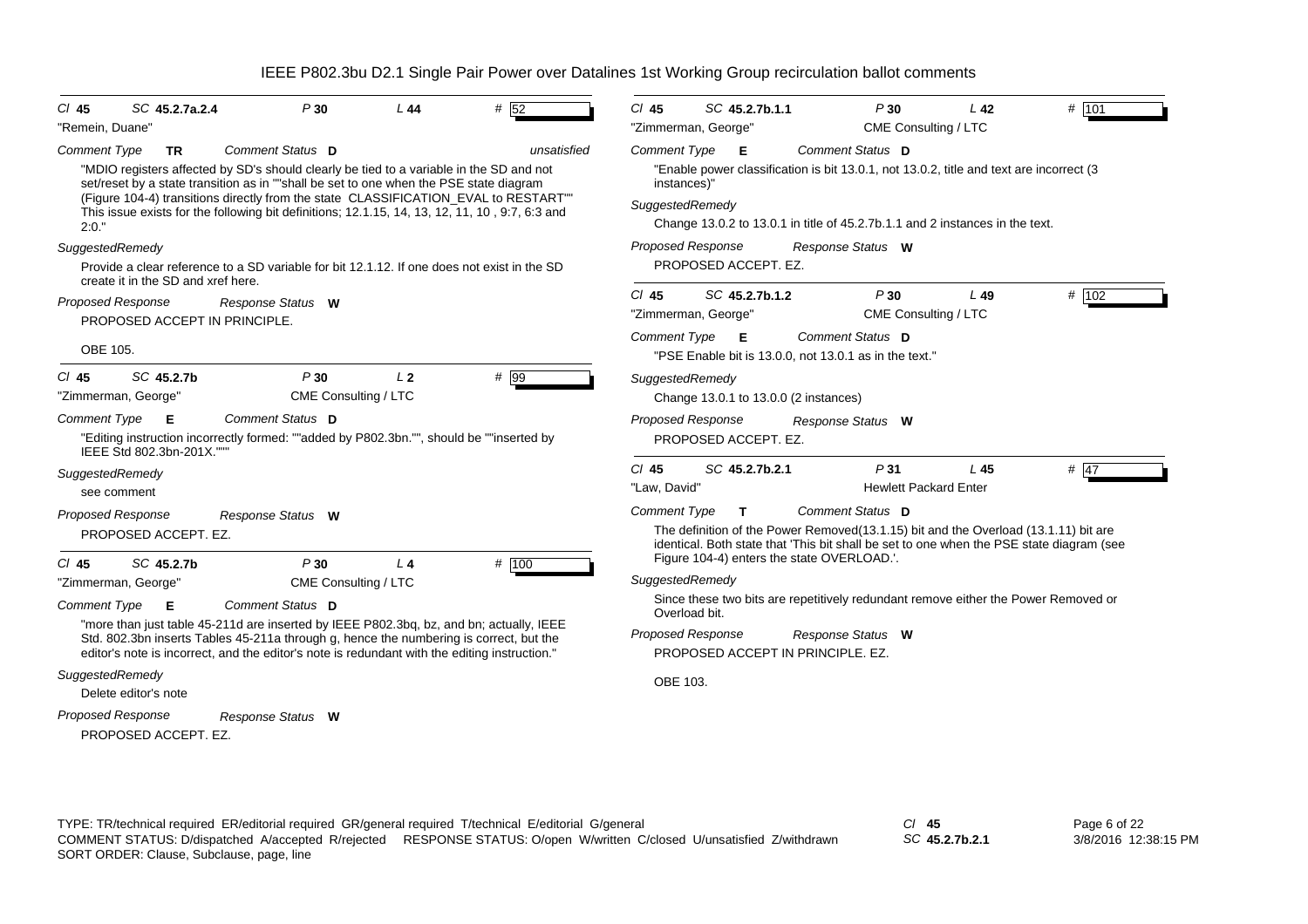| $CI$ 45             | SC 45.2.7b.2.1 | P 31                 | L 48 | # 103 |
|---------------------|----------------|----------------------|------|-------|
| "Zimmerman, George" |                | CME Consulting / LTC |      |       |

#### *Comment Type* **T** *Comment Status* **D**

"The Power Removed bit as redefined is now duplicative of the overload bit. The overload bit more correctly states the fault. 30.15.1.1.9 relies on this bit to count power being denied because power not available is true. (variable is actually power available, and it transitions when it is false - see comment on 30.15.1.1.9)."

### *SuggestedRemedy*

"Change bit name from ""Power Removed"" to ""Power Denied"" in title of 45.2.7b.2.1 and Table 45-211j. Change description in Table 45-211j of bit 13.1.15 to ""1=Power has been denied due to power not available 0= Power has not been denied due to power not available"" Change second sentence of 45.2.7b.2.1 from ...""when the PSE state diagram (see Figure 104-4) enters the state OVERLOAD."" to ...""when power\_available transitions from TRUE to FALSE.""

*Response Status* **W** *Proposed Response*

PROPOSED ACCEPT. EZ.

| CI 45               | SC 45.2.7b.2.3 | P32                  | L 10 | # 104 |
|---------------------|----------------|----------------------|------|-------|
| "Zimmerman, George" |                | CME Consulting / LTC |      |       |

*Comment Type* **T** *Comment Status* **D**

"As defined, Latching High, the Invalid Signature bit will always be set on entry to the state machine and will latch high. To be meaningful, it will always require two reads. This seems unreasonable. (related to unsatisfied comment 333)"

### *SuggestedRemedy*

"Change ""This bit shall be set to

one when the PSE detection state diagram (see Figure 104-5) enters the state IDLE\_DETECT."" to read ""This bit maps to the state variable mr\_invalid\_signature, and latches high when mr\_invalid\_signature transitions from FALSE to TRUE."""

#### *Response Status* **W** *Proposed Response*

PROPOSED ACCEPT. EZ.

| CI 45        | SC 45.2.7b.2.4 | P 32                         | -17 | #<br>48 |
|--------------|----------------|------------------------------|-----|---------|
| "Law. David" |                | <b>Hewlett Packard Enter</b> |     |         |

#### *Comment Type* **T** *Comment Status* **D**

"Subclause 45.2.7b.2.4 states that '... bit shall be set to one when the PSE state diagram (see Figure 104-4) transitions directly from the state CLASSIFICATION\_EVAL to RESTART due to the pi\_detecting variable being asserted false and the pi\_sleeping variable being asserted true.'. The transition from CLASSIFICATION\_EVAL to RESTART however is conditioned on '!valid\_class + !power\_available'. Further, the actions pi\_detecting  $\leq$  TRUE and pi\_sleeping  $\leq$  FALSE are executed in the DETECTION state which has to be passed through to get to the CLASSIFICATION\_EVAL state, and no other state changed these variables prior to the CLASSIFICATION\_EVAL state. Hence by definition if the transitions directly from the state CLASSIFICATION\_EVAL to RESTART is taken the pi\_detecting variable cannot be false and the pi\_sleeping variable cannot be true. Isn't it the transition from CLASSIFICATION to RESTART due to tclass\_timer\_done that is a Classification timeout condition, so should this be the condition that sets this bit."

### *SuggestedRemedy*

Suggest that ' The Class Timeout bit shall be set to one when the PSE state diagram (see Figure 104-4) transitions directly from the state CLASSIFICATION\_EVAL to RESTART due to the pi\_detecting variable being asserted false and the pi\_sleeping variable being asserted true.' should be changed to read ' The Class Timeout bit shall be set to one when the PSE state diagram (see Figure 104-4) transitions directly from the state CLASSIFICATION to RESTART due to tclass\_timer\_done.'.

Update PICS item PODLM5 to match.

| Proposed Response | Response Status W |  |
|-------------------|-------------------|--|
|-------------------|-------------------|--|

PROPOSED ACCEPT. EZ.

| $CI$ 45             | SC 45.2.7b.2.4 | P 32                 | L 17 | # 105 |
|---------------------|----------------|----------------------|------|-------|
| "Zimmerman, George" |                | CME Consulting / LTC |      |       |

*Comment Type* **TR** *Comment Status* **D**

"Pile on to unsatisfied comment 333: MDIO registers affected by SD's should clearly be tied to a variable in the SD and not set/reset by a state transition as in ""shall be set to one when the PSE state diagram (Figure 104-4) transitions directly from the state CLASSIFICATION\_EVAL to RESTART"" This issue exists for the following bit definitions; 13.1.15, 13, 12, 11, 10, 9:7, 6:3, and 2:0. (bit 14 was fixed in D2.1)"

### *SuggestedRemedy*

"See presentation (GZ1) for resolving comment 333, and providing detailed text of remedy, proposing realignment of states (in both 45.2.7b.2 and 30.15.1.1.3) and linking status bits to variables used in the state machine."

*Response Status* **W** *Proposed Response*

PROPOSED ACCEPT.

See comments 19, 20, and 52 (D2.0 333).

| TYPE: TR/technical required ER/editorial required GR/general required T/technical E/editorial G/general |                                                                                                                         | $CI$ 45        | Page 7 of 22         |
|---------------------------------------------------------------------------------------------------------|-------------------------------------------------------------------------------------------------------------------------|----------------|----------------------|
|                                                                                                         | COMMENT STATUS: D/dispatched A/accepted R/rejected RESPONSE STATUS: O/open W/written C/closed U/unsatisfied Z/withdrawn | SC 45.2.7b.2.4 | 3/8/2016 12:38:15 PM |
| ------------                                                                                            |                                                                                                                         |                |                      |

SORT ORDER: Clause, Subclause, page, line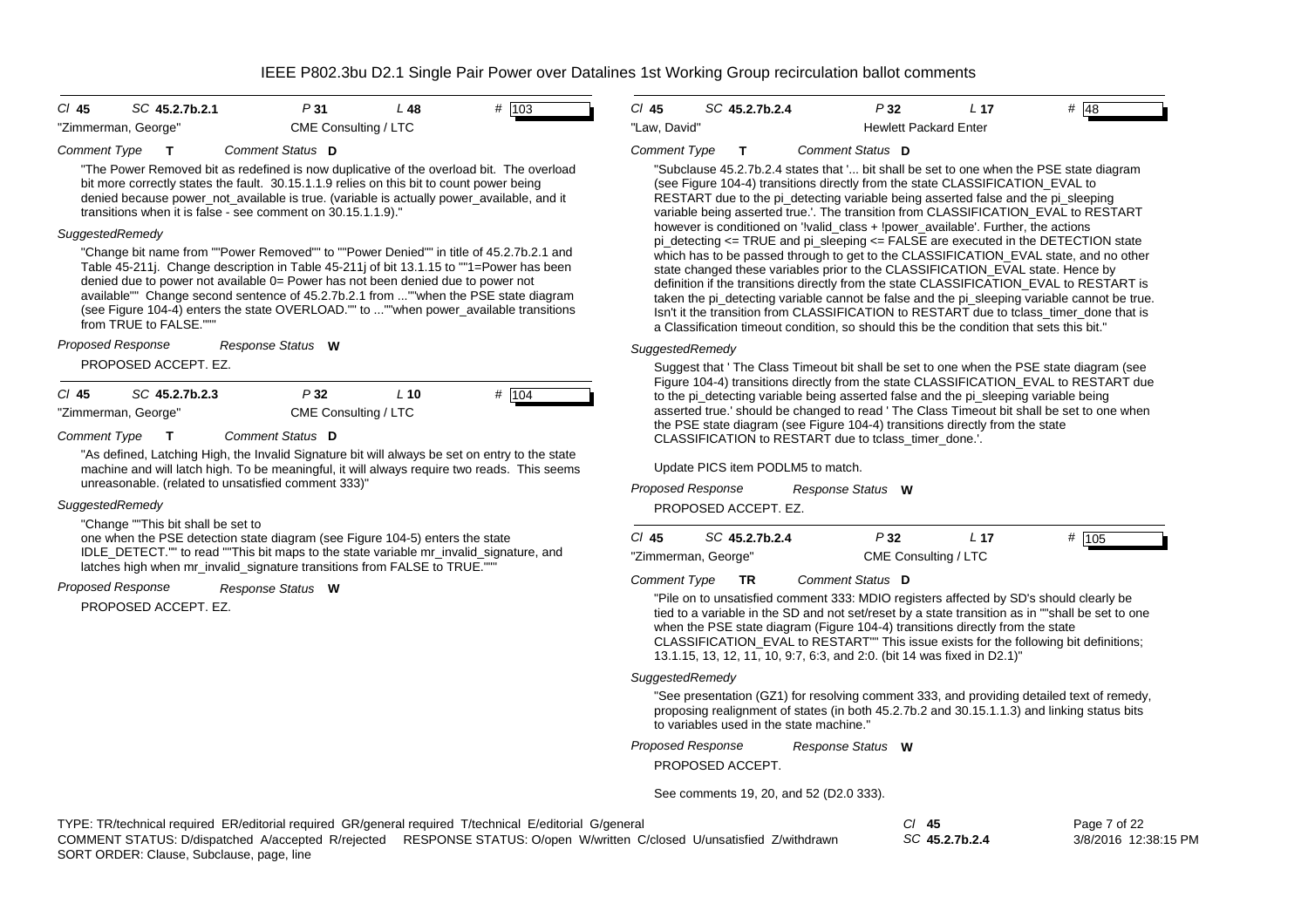| # 106<br>SC 45.2.7b.2.9<br>$CI$ 45<br>P32<br>L <sub>52</sub><br>CME Consulting / LTC<br>"Zimmerman, George"                                                                                                                                                                                                                                 | SC 45.2.7b.3<br>$Cl$ 45<br>L <sub>25</sub><br>$#$ 4<br>P33<br>"Anslow, Pete"<br>Ciena                                                                                                                                                                                   |
|---------------------------------------------------------------------------------------------------------------------------------------------------------------------------------------------------------------------------------------------------------------------------------------------------------------------------------------------|-------------------------------------------------------------------------------------------------------------------------------------------------------------------------------------------------------------------------------------------------------------------------|
| <b>Comment Type</b><br>Comment Status D<br><b>TR</b><br>"Only states 000 (DISABLED), 010 (POWER_ON), 011 (searching), 100 (error/overload),<br>101 (idle) and 001 (""other"") are listed in the text, contrary to the Table 45-211, which also<br>lists sleeping as 001, and considers 101 as reserved. There is no code for ""other""      | <b>Comment Type</b><br>Comment Status X<br>Е<br>"Footnote a to Table 45-211k should not include "", LH = Latching High"" as ""LH"" does<br>not appear in the right hand column."<br>SuggestedRemedy                                                                     |
| SuggestedRemedy<br>"See presentation (GZ1) for resolving comment 333, and providing detailed text of remedy,<br>proposing realignment of states (in both 45.2.7b.2 and 30.15.1.1.3) and linking status bits<br>to variables used in the state machine."                                                                                     | "Change footnote a to ""RO = Read Only"""<br><b>Proposed Response</b><br>Response Status W<br>PROPOSED ACCEPT. EZ.                                                                                                                                                      |
| <b>Proposed Response</b><br>Response Status W<br>PROPOSED ACCEPT IN PRINCIPLE.                                                                                                                                                                                                                                                              | SC 45.5<br>$Cl$ 45<br>P33<br>L <sub>37</sub><br># 5<br>"Anslow, Pete"<br>Ciena                                                                                                                                                                                          |
| See 20.                                                                                                                                                                                                                                                                                                                                     | <b>Comment Type</b><br>Comment Status X<br>Е                                                                                                                                                                                                                            |
| SC 45.2.7b.2.9<br>$P$ 43<br>#20<br>$CI$ 45<br>L50<br>"Dove, Daniel"<br>Dove Networking Solut<br><b>Comment Type</b><br>Comment Status D<br><b>TR</b><br>"This section is not matching the description in clause 30, nor does the description of PSE<br>Status accurately represent the states that the PSE would be in for a given status." | "In the title of 45.5, ""Clause 45"" should be a cross-reference."<br>SuggestedRemedy<br>"Make ""Clause 45"" a cross-reference"<br><b>Proposed Response</b><br>Response Status W<br>PROPOSED ACCEPT. EZ.                                                                |
| SuggestedRemedy<br>"Status => STATE as follows;<br>$disabeled \Rightarrow DISABLE$<br>searching => DETECTION, DETECTION_EVAL, CLASSIFICATION,<br><b>CLASSIFICATION EVAL.</b><br>delivering power => POWER_UP and POWER_ON,<br>sleeping => SETTLE_SLEEP and SLEEP                                                                            | $Cl$ 45<br>SC 45.5.3.13b<br>P33<br># $107$<br>L <sub>51</sub><br>"Zimmerman, George"<br>CME Consulting / LTC<br>Comment Status D<br><b>Comment Type</b><br>E<br>"Malformed editing instruction ""Insert 45.5.3.13b after 45.5.3.13b as shown below""<br>SuggestedRemedy |
| <b>Proposed Response</b><br>Response Status W<br>PROPOSED ACCEPT IN PRINCIPLE.                                                                                                                                                                                                                                                              | "Change to ""Insert 45.5.3.13b after 45.5.3.13a (inserted by IEEE Std 802.3bn-201X) as<br>follows:"<br><b>Proposed Response</b><br>Response Status W                                                                                                                    |
| OBE 106.                                                                                                                                                                                                                                                                                                                                    | PROPOSED ACCEPT. EZ.                                                                                                                                                                                                                                                    |

*SC* **45.5.3.13b**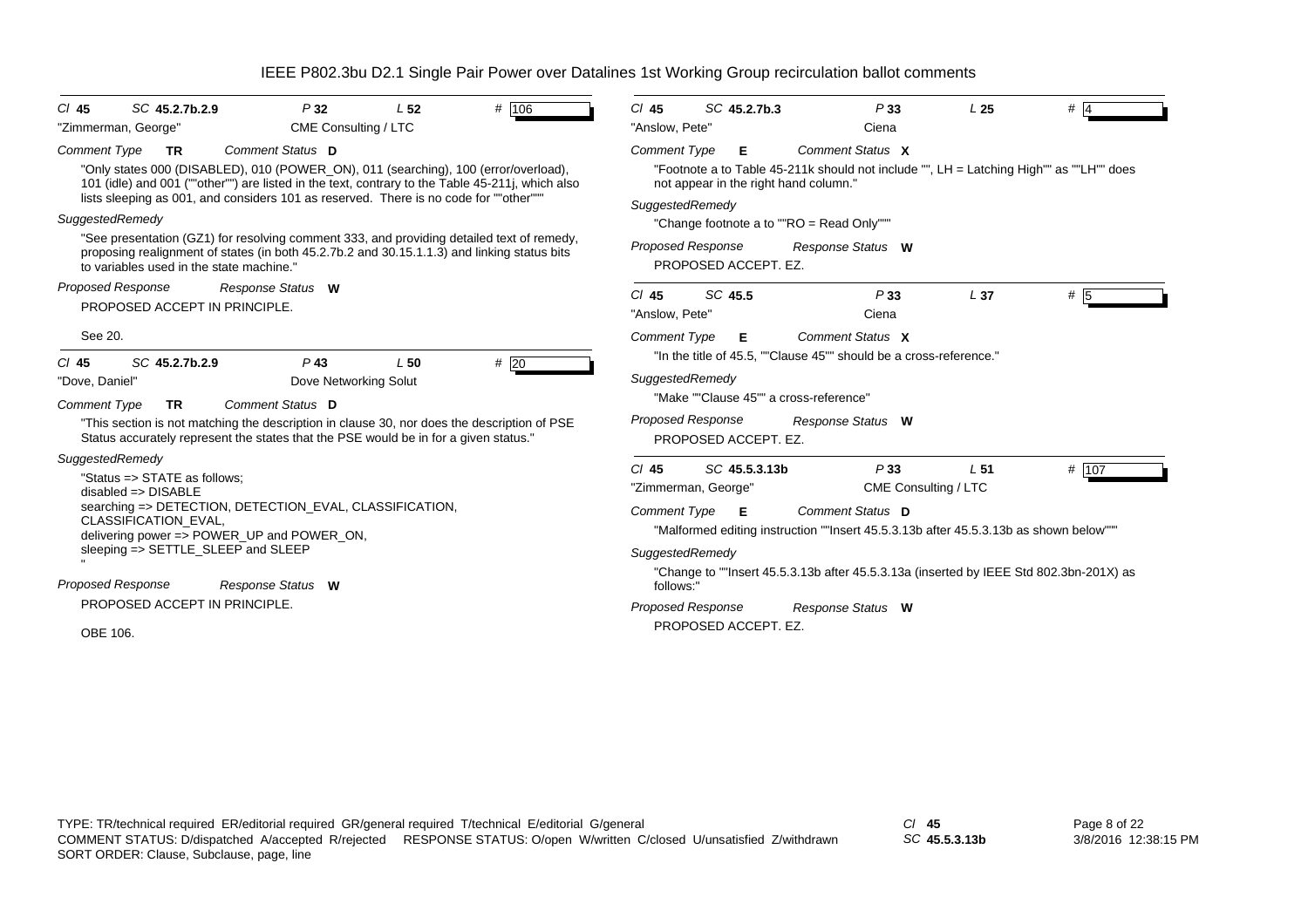| SC 45.5.3.13b<br>$CI$ 45<br>"Anslow, Pete"                                                                                                                                           | P33<br>Ciena                   | L <sub>53</sub> | # 6           | SC 104.1<br>$Cl$ 104<br>"Thompson, Geoff"                                        | P35<br>GraCaSI S.A.                                                                                                                                                                                                                                   | L <sub>15</sub> | $#$ 70 |
|--------------------------------------------------------------------------------------------------------------------------------------------------------------------------------------|--------------------------------|-----------------|---------------|----------------------------------------------------------------------------------|-------------------------------------------------------------------------------------------------------------------------------------------------------------------------------------------------------------------------------------------------------|-----------------|--------|
| <b>Comment Type</b><br>Е<br>"Insert 45.5.3.13b after 45.5.3.13b as shown below should be ""Insert 45.5.3.13b after<br>45.5.3.13a (as inserted by IEEE Std 802.3bn-201x) as follows:" | Comment Status D               |                 |               | <b>Comment Type</b><br>ER<br>WG Init WG Ballot #375                              | Comment Status D                                                                                                                                                                                                                                      |                 |        |
| SuggestedRemedy<br>"Change ""Insert 45.5.3.13b after 45.5.3.13b as shown below"" to ""Insert 45.5.3.13b after<br>45.5.3.13a (as inserted by IEEE Std 802.3bn-201x) as follows:"      |                                |                 |               | SuggestedRemedy<br><b>Proposed Response</b><br>PROPOSED ACCEPT IN PRINCIPLE, EZ. | "Needs more work, no concept of ""each"" MDI/PI."<br>Response Status W                                                                                                                                                                                |                 |        |
| <b>Proposed Response</b><br>PROPOSED ACCEPT. EZ.                                                                                                                                     | Response Status W              |                 |               | Change                                                                           |                                                                                                                                                                                                                                                       |                 |        |
| <b>SC</b><br>$Cl$ 104<br>"Brown, Matt"                                                                                                                                               | P <sub>0</sub><br><b>APM</b>   | L <sub>0</sub>  | $# \sqrt{11}$ |                                                                                  | "c) Certain electrical parameters of the medium dependent interface which"                                                                                                                                                                            |                 |        |
| <b>Comment Type</b><br>Е<br>Draft 2.0 comment #55 was accepted but not appear to have been implemented.                                                                              | Comment Status D               |                 |               | to                                                                               | "c) Certain electrical parameters of each MDI/PI which"                                                                                                                                                                                               |                 |        |
| SuggestedRemedy<br>Implement D2.0 comment #55.                                                                                                                                       |                                |                 |               | SC 104.1<br>$Cl$ 104<br>"Dove, Daniel"                                           | P35<br>Dove Networking Solut                                                                                                                                                                                                                          | L <sub>1</sub>  | #21    |
| <b>Proposed Response</b><br>PROPOSED ACCEPT. EZ.                                                                                                                                     | Response Status W              |                 |               | <b>Comment Type</b><br><b>TR</b><br>The intro lacks a few elements of clarity    | Comment Status D                                                                                                                                                                                                                                      |                 |        |
| SC 104.3.6<br>$Cl$ 104<br>"Thompson, Geoff"                                                                                                                                          | P <sub>0</sub><br>GraCaSI S.A. | L <sub>0</sub>  | # 66          | SuggestedRemedy                                                                  | "Replace ""two optional power entities, a Powered Device (PD) and Power Sourcing<br>Equipment (PSE), for use with supported Ethernet Physical Layers."" with ""two optional                                                                           |                 |        |
| Comment Type<br><b>TR</b><br>Pile-on to WG Init WG Ballot #399                                                                                                                       | Comment Status D               |                 |               |                                                                                  | power entities, a PoDL Powered Device (PD) and PoDL Power Sourcing Equipment (PSE),<br>for use with supported single-pair Ethernet Physical Layers. Throughout this clause, PoDL<br>PSE and PoDL PD will be referred to as PSE and PD respectively."" |                 |        |
| SuggestedRemedy<br>Specify the bandwidth for the measurment                                                                                                                          |                                |                 |               | <b>Proposed Response</b><br>PROPOSED ACCEPT. EZ.                                 | Response Status W                                                                                                                                                                                                                                     |                 |        |
| <b>Proposed Response</b><br>PROPOSED ACCEPT.                                                                                                                                         | Response Status W              |                 |               |                                                                                  |                                                                                                                                                                                                                                                       |                 |        |
| See comment 108.                                                                                                                                                                     |                                |                 |               |                                                                                  |                                                                                                                                                                                                                                                       |                 |        |
| Remedy presented in gardner_3bu_02_0316.pdf.                                                                                                                                         |                                |                 |               |                                                                                  |                                                                                                                                                                                                                                                       |                 |        |

*SC* **104.1**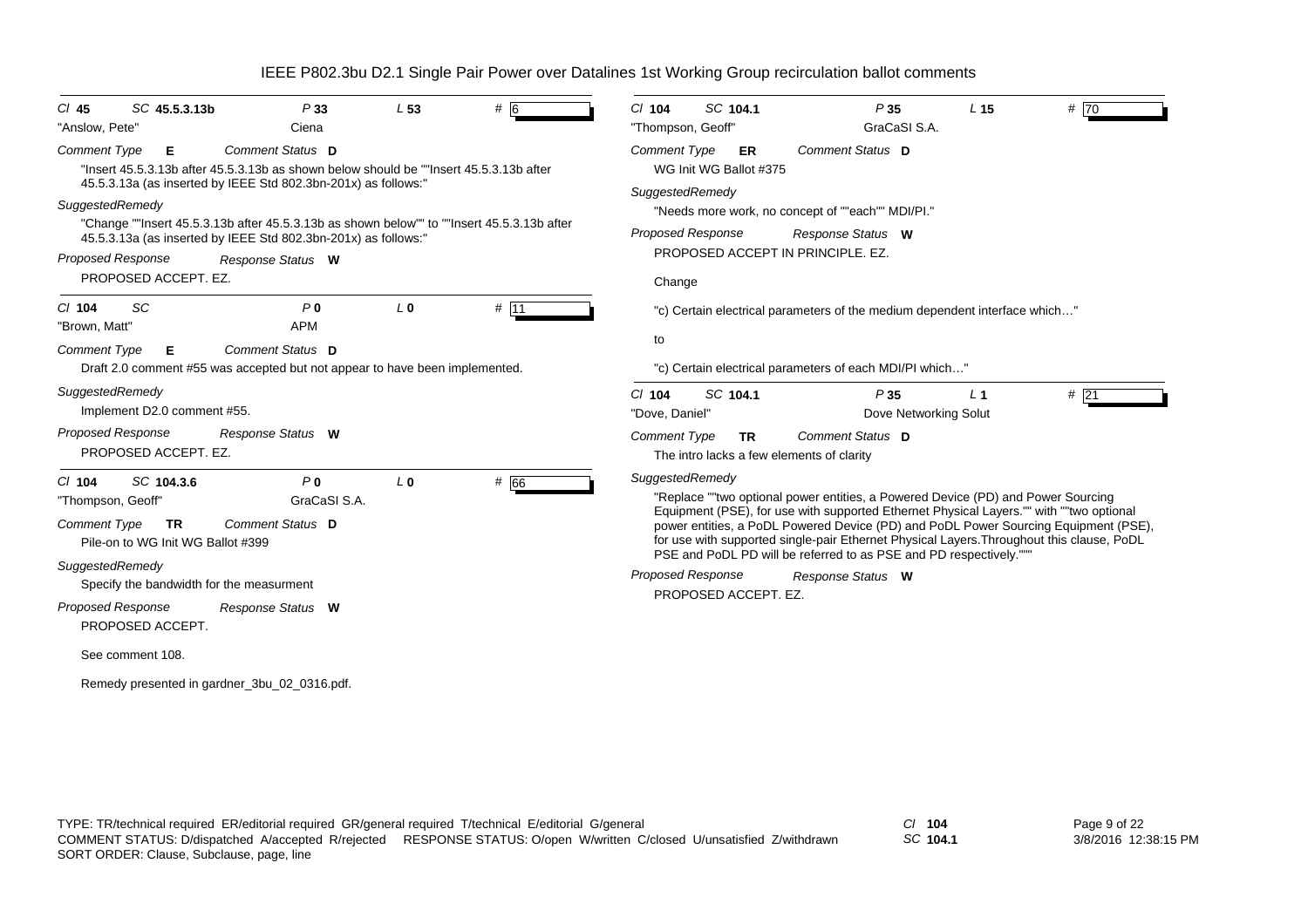| $Cl$ 104<br>SC 104.1.2<br>"Dove, Daniel"                                                                                                                                                                                                                                                                                                                                                                                                                                                                                                                                                                                  | P35<br>Dove Networking Solut          | L38             | # 22 | $Cl$ 104                                        | SC 104.3.6<br>"Zimmerman, George"     | $P$ 46                                                                                                                                                                                                                                                                                                                                                                                                                                                                                                                                                                                                                                                                                                                                                         | L23            | # 108       |
|---------------------------------------------------------------------------------------------------------------------------------------------------------------------------------------------------------------------------------------------------------------------------------------------------------------------------------------------------------------------------------------------------------------------------------------------------------------------------------------------------------------------------------------------------------------------------------------------------------------------------|---------------------------------------|-----------------|------|-------------------------------------------------|---------------------------------------|----------------------------------------------------------------------------------------------------------------------------------------------------------------------------------------------------------------------------------------------------------------------------------------------------------------------------------------------------------------------------------------------------------------------------------------------------------------------------------------------------------------------------------------------------------------------------------------------------------------------------------------------------------------------------------------------------------------------------------------------------------------|----------------|-------------|
| <b>Comment Type</b><br><b>TR</b><br>I think its important to clarify that PoDL is intended for single-pair Ethernet Physical Layers<br>SuggestedRemedy<br>"Replace ""supported Ethernet Physical 38 Layers."" with ""supported single-pair Ethernet                                                                                                                                                                                                                                                                                                                                                                       | Comment Status D                      |                 |      | <b>Comment Type</b><br>SuggestedRemedy          | <b>TR</b>                             | Comment Status D<br>"Power feeding ripple and noise are defined as a function of frequency, but the units are<br>specified as Vp-p, and no bandwidth for the measurmeent is defined. Need to specify what<br>filter bandwidth this Vpp is over. Same applies to item 3 in Table 104-6."                                                                                                                                                                                                                                                                                                                                                                                                                                                                        |                | unsatisfied |
| Physical 38 Layers.""<br>Proposed Response<br>PROPOSED ACCEPT IN PRINCIPLE, EZ.<br>Replace "supported Ethernet Physical Layers." with "supported single-pair Ethernet<br>Physical Layers."                                                                                                                                                                                                                                                                                                                                                                                                                                | Response Status W                     |                 |      |                                                 | Proposed Response<br>PROPOSED ACCEPT. | We need to specify a measurement bandwidth for ripple. What is it? Commentor did not<br>accept rejection in order to keep this open for the next meeting cycle so it can be<br>addressed with a proposal from the editor and or members of the group.<br>Response Status W                                                                                                                                                                                                                                                                                                                                                                                                                                                                                     |                |             |
| SC 104.3<br>$CI$ 104<br>"Anslow, Pete"                                                                                                                                                                                                                                                                                                                                                                                                                                                                                                                                                                                    | P38<br>Ciena                          | L <sub>18</sub> | # 7  |                                                 | See comment 66.                       | Remedy proposed in gardner_3bu_02_0316.pdf.                                                                                                                                                                                                                                                                                                                                                                                                                                                                                                                                                                                                                                                                                                                    |                |             |
| Comment Type<br>Е<br>"The IEEE style manual contains:<br>""Digits should be separated into groups of three, counting from the decimal point toward<br>the left and right. The groups should be separated by a space, and not a comma, period, or<br>dash. If the magnitude of the number is less than one, the decimal point should be<br>preceded by a zero. In numbers of four digits, the space is not necessary, unless four-digit<br>numbers are grouped in a column with numbers of five digits or more.""<br>SuggestedRemedy<br>"Change ""1,360"" to ""1360"""<br><b>Proposed Response</b><br>PROPOSED ACCEPT. EZ. | Comment Status D<br>Response Status W |                 |      | $Cl$ 104<br>"Law, David"<br><b>Comment Type</b> | SC 104.4.3.6                          | $P$ 42<br><b>Hewlett Packard Enter</b><br>Comment Status D<br>"The entry in to the DISABLED state is condition by on open arrow with the condition<br>'START * !mr_pse_enable'. The variable 'START' is not defined anywhere, assume this<br>should really be something like 'pse_reset'. Further, subclause 45.2.7b.1.2 'PSE Enable'<br>and the definition of the mr pse enable variable in subclause 104.4.3.3 "Variables' both<br>state that when FALSE the operation of the PSE is disabled. If this is the case its inverse<br>can't be locally ANDed with another variable here otherwise the PSE will only be disabled<br>once mr_pse_enable is FALSE and the other variable is TRUE. Assume this AND<br>condition should actually be an OR condition." | L <sub>5</sub> | # 49        |
|                                                                                                                                                                                                                                                                                                                                                                                                                                                                                                                                                                                                                           |                                       |                 |      | SuggestedRemedy                                 | Suggest that:                         |                                                                                                                                                                                                                                                                                                                                                                                                                                                                                                                                                                                                                                                                                                                                                                |                |             |
|                                                                                                                                                                                                                                                                                                                                                                                                                                                                                                                                                                                                                           |                                       |                 |      |                                                 |                                       | [1] A new state diagram variable 'pse_reset' is added. It is defined as 'Controls the<br>resetting of the PSE state diagram. Condition that is TRUE until such time as the power                                                                                                                                                                                                                                                                                                                                                                                                                                                                                                                                                                               |                |             |

resetting of the PSE state diagram. Condition that is TRUE until such time as the power supply for the device that contains the PSE overall state diagrams has reached the operating region. It is also TRUE when implementation-specific reasons require reset of PSE functionality.'.

[2] Change the conditions on the open arrow entry to the DISABLED state to be 'pse\_reset + !mr\_pse\_enable'.

*Response Status* **W** *Proposed Response*

PROPOSED ACCEPT. EZ.

See 23.

*SC* **104.4.3.6**

Page 10 of 22 3/8/2016 12:38:15 PM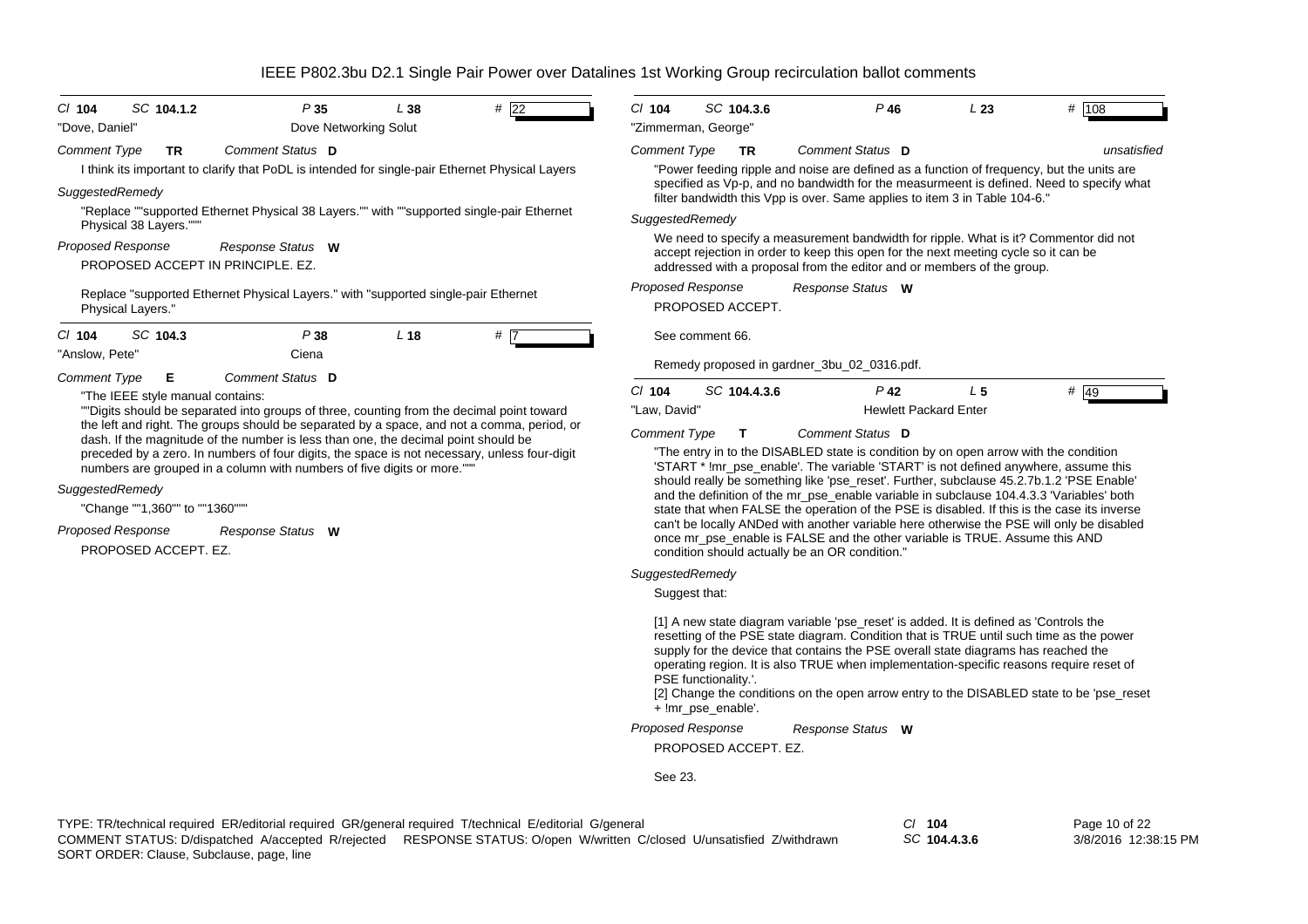| $P$ 42<br>SC 104.4.3.6<br>L <sub>5</sub><br># 23<br>$Cl$ 104<br>"Dove, Daniel"<br>Dove Networking Solut                                                                                                                                                                                                                                                                                                                                                                                                                                                                                                                                                                                   | $P$ 42<br># 50<br>$Cl$ 104<br>SC 104.4.3.6<br>L36<br>"Law, David"<br><b>Hewlett Packard Enter</b>                                                                                                                                                                                                                                                                                                                                                                                                                                                                                                                                                                                                                                                                                                                             |
|-------------------------------------------------------------------------------------------------------------------------------------------------------------------------------------------------------------------------------------------------------------------------------------------------------------------------------------------------------------------------------------------------------------------------------------------------------------------------------------------------------------------------------------------------------------------------------------------------------------------------------------------------------------------------------------------|-------------------------------------------------------------------------------------------------------------------------------------------------------------------------------------------------------------------------------------------------------------------------------------------------------------------------------------------------------------------------------------------------------------------------------------------------------------------------------------------------------------------------------------------------------------------------------------------------------------------------------------------------------------------------------------------------------------------------------------------------------------------------------------------------------------------------------|
| Comment Status D<br>Comment Type<br><b>TR</b><br>"START variable is not defined and arguably unnecessary At worst, it removes the implicit<br>ability to return to DISABLED state at any time mr_pse_enable = false. The State Diagram<br>will naturally start at the DISABLED state, but cannot return there if the START variable<br>were not true. If so, many arcs in the state diagram would be missing."<br>SuggestedRemedy<br>"Remove ""START"" variable from the diagram"<br><b>Proposed Response</b><br>Response Status W<br>PROPOSED ACCEPT IN PRINCIPLE, EZ.                                                                                                                   | Comment Status D<br>Comment Type<br>T<br>It appears that the variable 'mfvs_timeout' is not defined in subclause 104.4.3.3 'Variables'.<br>SuggestedRemedy<br>Add a definition for the variable 'mfvs_timeout' in subclause 104.4.3.3 'Variables'.<br><b>Proposed Response</b><br>Response Status W<br>PROPOSED ACCEPT IN PRINCIPLE, EZ.<br>mfvs_timeout definition has a typo - change spelling from 'mvfs_timeout' to 'mfvs_timeout'<br>in definitions section of PSE SD.                                                                                                                                                                                                                                                                                                                                                   |
| OBE 49.<br>SC 104.4.3.6<br>$P$ 42<br>L <sub>17</sub>                                                                                                                                                                                                                                                                                                                                                                                                                                                                                                                                                                                                                                      | $P$ 44<br># $45$<br>$Cl$ 104<br>SC 104.4.3.6<br>$L_1$<br>"Gardner, Andrew"<br>Linear Technology Cor                                                                                                                                                                                                                                                                                                                                                                                                                                                                                                                                                                                                                                                                                                                           |
| # $\overline{24}$<br>$CI$ 104<br>Dove Networking Solut<br>"Dove, Daniel"<br><b>Comment Type</b><br>Comment Status X<br>ER<br>detection_done is placed too far away from the arc.<br>SuggestedRemedy<br>Move it closer to the arc.<br><b>Proposed Response</b><br>Response Status W<br>PROPOSED ACCEPT. EZ.                                                                                                                                                                                                                                                                                                                                                                                | Comment Status D<br><b>Comment Type</b><br><b>TR</b><br>The overload state diagram doesn't address overload for states besides the POWER_ON<br>state.<br>SuggestedRemedy<br>Delete Figure 104-7 and rely upon the definition of overload_detected to govern the<br>behavior of the main PSE SD.<br><b>Proposed Response</b><br>Response Status W<br>PROPOSED ACCEPT IN PRINCIPLE.                                                                                                                                                                                                                                                                                                                                                                                                                                             |
| $P$ 42<br>$CI$ 104<br>SC 104.4.3.6<br>L31<br>$#$ 25<br>"Dove, Daniel"<br>Dove Networking Solut                                                                                                                                                                                                                                                                                                                                                                                                                                                                                                                                                                                            | TFTD. See comment 12.                                                                                                                                                                                                                                                                                                                                                                                                                                                                                                                                                                                                                                                                                                                                                                                                         |
| Comment Status D<br><b>Comment Type</b><br>ER<br>"In the RESTART and IDLE states, pi_sleeping is set to TRUE. I understand that the real<br>goal within those states is to pre-bias the PI, but the name of the variable is inconsistent<br>with the operation."<br>SuggestedRemedy<br>"Create a new variable ""pi_prebias"" in 104.4.3.3 that has the same effect on the pi, but<br>does not suggest the PSE is sleeping. Replace pi_sleeping assignments in RESTART,<br>IDLE states and insert pi_prebias <= false in the DETECTION state."<br><b>Proposed Response</b><br>Response Status W<br>PROPOSED ACCEPT IN PRINCIPLE.<br>TFTD. See gardner_3bu_01_0316.pdf for proposed PSE SD. | $P$ 44<br>$Cl$ 104<br>SC 104.4.3.6<br>L <sub>22</sub><br># 12<br>"Dove, Daniel"<br>Dove Networking Solut<br>Comment Status D<br><b>Comment Type</b><br><b>TR</b><br>There is no method for transitioning from the SLEEP state to the OVERLOAD state shown<br>in the diagram. Figure 104-7 addresses only the case for when pig powered is TRUE.<br>SuggestedRemedy<br>"See attached figure (Figure 104-4 modified) for a recommended change. Another method,<br>less preferred, would be to rely strictly on the text in paragraph 3 of 104.4.6.2.1. Finally,<br>another approach is to create another ""Sleeping Overload State Diagram"" see attached.<br>Either approach works, but the TF should decide this."<br><b>Proposed Response</b><br>Response Status W<br>PROPOSED ACCEPT IN PRINCIPLE.<br>TFTD. See comment 45. |

| TYPE: TR/technical required ER/editorial required GR/general required T/technical E/editorial G/general |                                                                                                                         | 104          | Page 11 of 22        |
|---------------------------------------------------------------------------------------------------------|-------------------------------------------------------------------------------------------------------------------------|--------------|----------------------|
|                                                                                                         | COMMENT STATUS: D/dispatched A/accepted R/rejected RESPONSE STATUS: O/open W/written C/closed U/unsatisfied Z/withdrawn | SC 104.4.3.6 | 3/8/2016 12:38:15 PM |
| SORT ORDER: Clause, Subclause, page, line                                                               |                                                                                                                         |              |                      |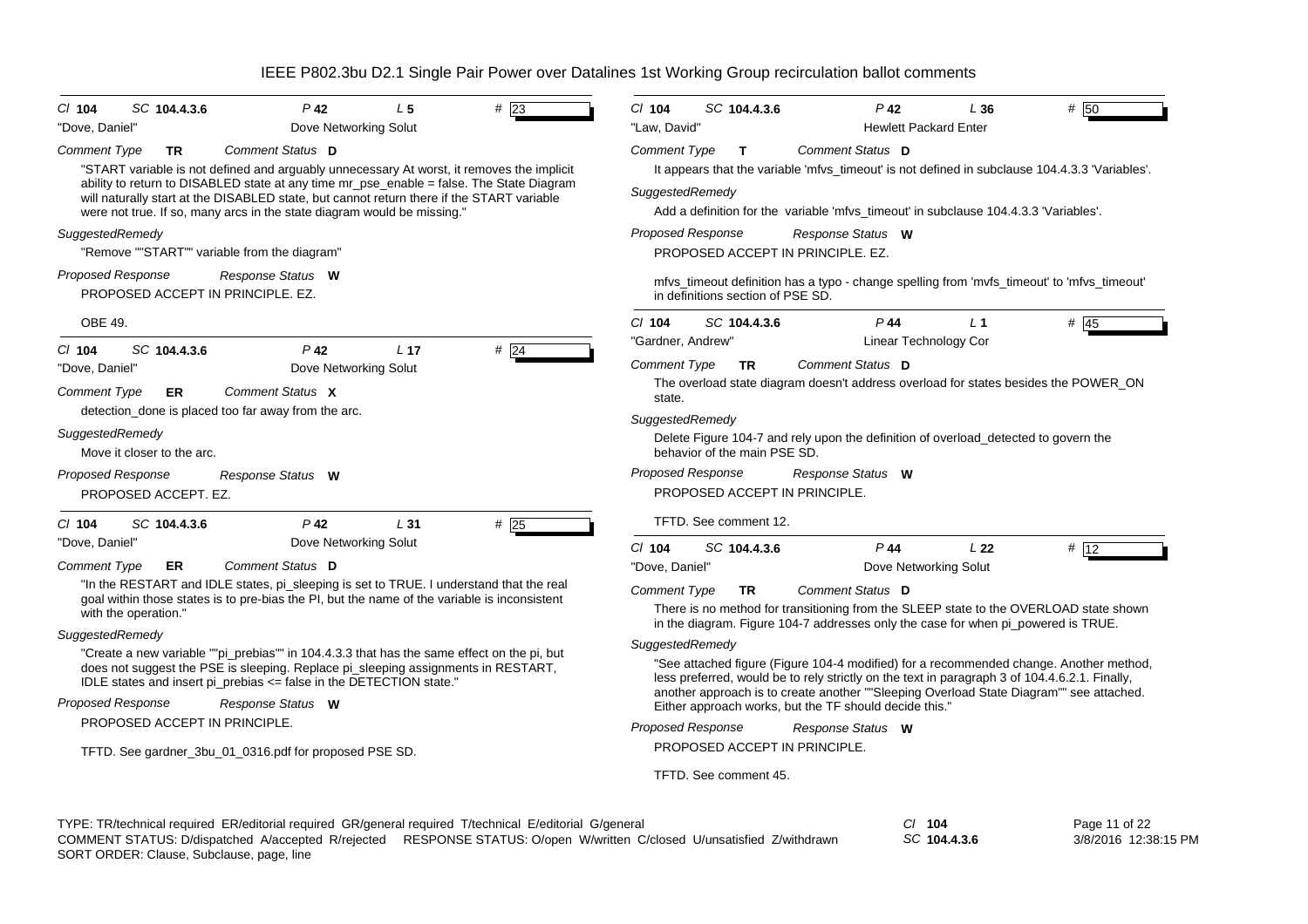| SC 104.4.4<br>$CI$ 104                                                                                                                                                                                                     | $P$ 44<br>L23                | # 30   | $Cl$ 104                 | SC 104.4.6.2.1                            | $P$ 48                                                                            | $L_4$           | $#$ 13                                                                                                                                                                               |
|----------------------------------------------------------------------------------------------------------------------------------------------------------------------------------------------------------------------------|------------------------------|--------|--------------------------|-------------------------------------------|-----------------------------------------------------------------------------------|-----------------|--------------------------------------------------------------------------------------------------------------------------------------------------------------------------------------|
| "Gardner, Andrew"                                                                                                                                                                                                          | <b>Linear Technology Cor</b> |        | "Dove, Daniel"           |                                           | Dove Networking Solut                                                             |                 |                                                                                                                                                                                      |
| <b>Comment Type</b><br>TR.                                                                                                                                                                                                 | Comment Status D             |        | <b>Comment Type</b>      | <b>TR</b>                                 | Comment Status D                                                                  |                 |                                                                                                                                                                                      |
| "Detection is mandatory for PoDL PSEs that perform classification, but it is redundant with<br>classification."                                                                                                            |                              |        | enabled, ""              |                                           | "The following is ambiguous ""During operation in any other state when the PSE is |                 |                                                                                                                                                                                      |
| SuggestedRemedy                                                                                                                                                                                                            |                              |        | SuggestedRemedy          |                                           |                                                                                   |                 |                                                                                                                                                                                      |
| Make detection optional for PSEs that perform classification as proposed in<br>gardner_3bu_01_0316.pdf                                                                                                                     |                              |        |                          |                                           |                                                                                   |                 | "Change ""During operation in any other state when the PSE is enabled, "" to ""During<br>operation in any state other than POWER_UP or POWER_ON when the PSE is enabled,"""          |
| <b>Proposed Response</b><br>PROPOSED ACCEPT IN PRINCIPLE.                                                                                                                                                                  | Response Status W            |        | <b>Proposed Response</b> | PROPOSED ACCEPT. EZ.                      | Response Status W                                                                 |                 |                                                                                                                                                                                      |
| SC 104.4.4<br>$CI$ 104                                                                                                                                                                                                     | $P$ 44<br>L23                | # 31   | $Cl$ 104                 | SC 104.4.6.2.2                            | $P$ 48                                                                            | L <sub>16</sub> | # $14$                                                                                                                                                                               |
| "Gardner, Andrew"                                                                                                                                                                                                          | <b>Linear Technology Cor</b> |        | "Dove, Daniel"           |                                           | Dove Networking Solut                                                             |                 |                                                                                                                                                                                      |
| <b>Comment Type</b><br><b>TR</b>                                                                                                                                                                                           | Comment Status D             |        | <b>Comment Type</b>      | <b>TR</b>                                 | Comment Status D                                                                  |                 |                                                                                                                                                                                      |
| The existing detection scheme has a loophole that allows a range of simple resistors to<br>pass detection.                                                                                                                 |                              |        |                          |                                           |                                                                                   |                 | "Text says ""A PSE shall transition from the SLEEP state to the POWER_UP state ."" but<br>there is no arc from the SLEEP to the POWER_UP state. I think this is not correct. Nor are |
| SuggestedRemedy                                                                                                                                                                                                            |                              |        |                          |                                           | the terms defining this transition shown in the logic."                           |                 |                                                                                                                                                                                      |
| Implement remedy as proposed in gardner_3bu_01_0316.pdf                                                                                                                                                                    |                              |        | SuggestedRemedy          |                                           |                                                                                   |                 |                                                                                                                                                                                      |
| <b>Proposed Response</b>                                                                                                                                                                                                   | Response Status W            |        |                          | "Replace ""POWER_UP"" with ""DETECTION""" |                                                                                   |                 |                                                                                                                                                                                      |
| PROPOSED ACCEPT IN PRINCIPLE.                                                                                                                                                                                              |                              |        | <b>Proposed Response</b> |                                           | Response Status W                                                                 |                 |                                                                                                                                                                                      |
| SC 104.4.4.1<br>$Cl$ 104                                                                                                                                                                                                   | $P$ 44<br>L44                | $#$ 32 |                          | PROPOSED ACCEPT IN PRINCIPLE.             |                                                                                   |                 |                                                                                                                                                                                      |
| "Gardner, Andrew"                                                                                                                                                                                                          | Linear Technology Cor        |        |                          | See comment 30.                           |                                                                                   |                 |                                                                                                                                                                                      |
| <b>Comment Type</b><br><b>TR</b>                                                                                                                                                                                           | Comment Status D             |        |                          |                                           | If detection is made optional, there will also be an arc going to classification. |                 |                                                                                                                                                                                      |
| The detection short circuit current max of 30mA is relatively large compared to the<br>maximum allowed detection current of 16mA. Minimizing the maximum current that can<br>flow during detection and sleep is desirable. |                              |        |                          |                                           |                                                                                   |                 |                                                                                                                                                                                      |
| SuggestedRemedy                                                                                                                                                                                                            |                              |        |                          |                                           |                                                                                   |                 |                                                                                                                                                                                      |
| Reduce the short circuit current (ISC) max from 30mA to 20mA                                                                                                                                                               |                              |        |                          |                                           |                                                                                   |                 |                                                                                                                                                                                      |
| <b>Proposed Response</b>                                                                                                                                                                                                   | Response Status W            |        |                          |                                           |                                                                                   |                 |                                                                                                                                                                                      |
| PROPOSED ACCEPT. EZ.                                                                                                                                                                                                       |                              |        |                          |                                           |                                                                                   |                 |                                                                                                                                                                                      |

*SC* **104.4.6.2.2**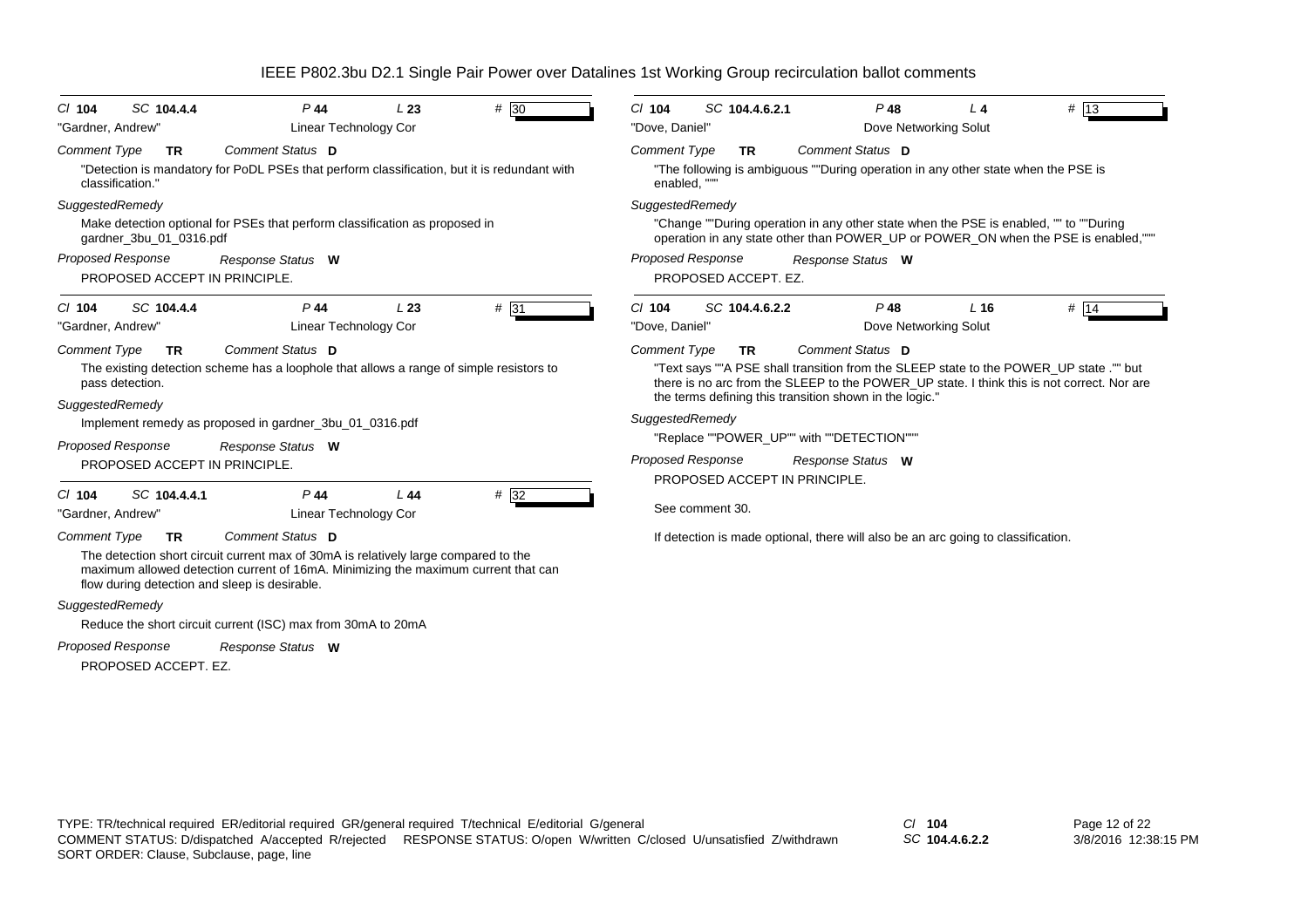| SC 104.5<br># 53<br>$P$ 49<br>L <sub>14</sub><br>$CI$ 104<br>Seen Simply<br>"Schindler, Fred"                                                                                                                                                                                                                                                | SC 104.5.3.3<br># 15<br>$Cl$ 104<br>P <sub>52</sub><br>$L$ 43<br>"Dove, Daniel"<br>Dove Networking Solut                                                                                                                                                                                                                                                                                                                                          |
|----------------------------------------------------------------------------------------------------------------------------------------------------------------------------------------------------------------------------------------------------------------------------------------------------------------------------------------------|---------------------------------------------------------------------------------------------------------------------------------------------------------------------------------------------------------------------------------------------------------------------------------------------------------------------------------------------------------------------------------------------------------------------------------------------------|
| Comment Status D<br>Comment Type<br><b>ER</b><br>"Draft 2.0 comment 343:                                                                                                                                                                                                                                                                     | Comment Status D<br><b>Comment Type</b><br><b>TR</b><br>"In the definition of sccp reset pulse, there is no detailed specification for this variable."                                                                                                                                                                                                                                                                                            |
| The existing text,<br>""A device that is capable of becoming a PD may or may not have the ability to draw power<br>from an alternate power source and, if doing so, may or may not require power from the<br>PL'''                                                                                                                           | SuggestedRemedy<br>"Insert the following reference                                                                                                                                                                                                                                                                                                                                                                                                |
| is not clear. The existing text has unnecessary words and also appears to cover<br>something that is not a PD in the same sentence that is trying to define a PD. For<br>example, a device capable of being a PD and is capable of drawing power from an<br>alternate power source may not require from power the PI. Which will result in a | ""a SCCP reset pulse per Figure 104-13 as described in 104.7.3.1""<br>Proposed Response<br>Response Status W<br>PROPOSED ACCEPT. EZ.                                                                                                                                                                                                                                                                                                              |
| disconnect because the device is no longer a PD. The proposed text focus on what a PD<br>is.                                                                                                                                                                                                                                                 | $Cl$ 104<br>SC 104.5.3.6<br>P <sub>52</sub><br>L26<br># 16<br>"Dove, Daniel"<br>Dove Networking Solut                                                                                                                                                                                                                                                                                                                                             |
| The accepted text was,<br>""A device that is capable of becoming a PD may have the ability to draw power from an<br>alternate power source. A PD using an alternate power source may simultaneously require<br>power from the PI.""                                                                                                          | Comment Status X<br><b>Comment Type</b><br>E.<br>This is super-minor nit. The spacing of text within the state boxes is not consistent.                                                                                                                                                                                                                                                                                                           |
| Most of the room supported the recommended change. Only one person wanted the<br>maintenance request that I stated I would not do.                                                                                                                                                                                                           | SuggestedRemedy<br>"If you have time, resize the boxes to fit the text with equal spacing on top/bottom of the<br>box relative to text."                                                                                                                                                                                                                                                                                                          |
|                                                                                                                                                                                                                                                                                                                                              | Proposed Response<br>Response Status W                                                                                                                                                                                                                                                                                                                                                                                                            |
| The PAR and 5-criteria for .3bu do not require consistent text between, Clauses 104 and<br>33. The proposed correction should be implemented as was generally accepted by the                                                                                                                                                                | PROPOSED ACCEPT. EZ.                                                                                                                                                                                                                                                                                                                                                                                                                              |
| Task Force.<br>I have updated the solution to better convey what a PD is.                                                                                                                                                                                                                                                                    | $Cl$ 104<br>SC 104.5.3.6<br>P <sub>52</sub><br>L26<br># 17<br>"Dove, Daniel"<br>Dove Networking Solut                                                                                                                                                                                                                                                                                                                                             |
| SuggestedRemedy<br>"Replace the called out text with,<br>""A device that is capable of becoming a PD may have the ability to draw power from an<br>alternate power source. A PD requiring power from the PI may simultaneously draw power<br>from an alternate power source.""<br><b>Proposed Response</b><br>Response Status W              | Comment Status X<br><b>Comment Type</b><br><b>TR</b><br>"There is a ""do_sccp_done"" statement in the DO_CLASSIFICATION state. I cannot<br>figure out what this means. do_sccp is a function. It should be called as do_sccp and then<br>perhaps an exit condition would be do_sccp_done."<br>SuggestedRemedy<br>"replace ""do sccp done"" with ""do sccp""<br>Maybe, add ""do_sccp_done"" into logic with Vpd > Vsig_disable to leave the state. |

*SC* **104.5.3.6**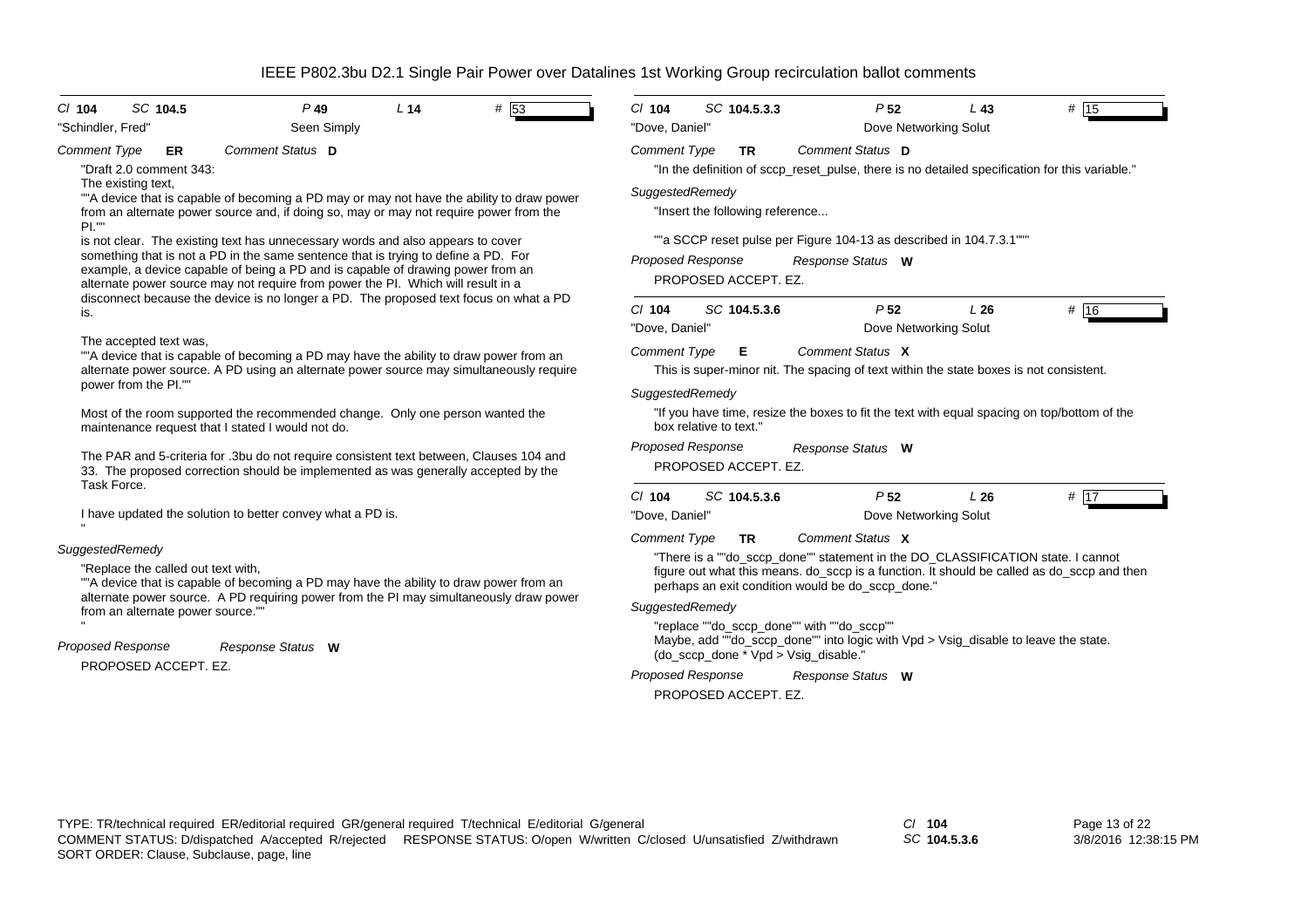| #33<br>SC 104.5.4<br>P <sub>52</sub><br>L <sub>52</sub><br>C/ 104                                                                                                                | SC 104.5.6.2<br>P <sub>55</sub><br># $\overline{54}$<br>$Cl$ 104<br>L39                                                                                                                                                                                                       |
|----------------------------------------------------------------------------------------------------------------------------------------------------------------------------------|-------------------------------------------------------------------------------------------------------------------------------------------------------------------------------------------------------------------------------------------------------------------------------|
| "Gardner, Andrew"<br>Linear Technology Cor                                                                                                                                       | "Scruton, Peter'<br>University of New Ham                                                                                                                                                                                                                                     |
| <b>Comment Type</b><br>Comment Status D<br><b>TR</b>                                                                                                                             | <b>Comment Type</b><br>Comment Status D<br>Е                                                                                                                                                                                                                                  |
| "Implementation of the physical signature is required for PDs that support classification,<br>but the ability to perform classification makes the physical signature redundant." | "A PD that requires detection and power-up shall draw current in the range of IWakeup_PD<br>for at least TWakeup_PD when Vsleep_PD min < VPD < Vsleep max as specified in Table                                                                                               |
| SuggestedRemedy                                                                                                                                                                  | 104-3 and Table 104-6, respectively.                                                                                                                                                                                                                                          |
| Make implemenation of the physical signature optional for PDs that support classification<br>as proposed in gardner_3bu_01_0316.pdf                                              | Saying respectively here doesn't seem right there are more than two terms being talked<br>about and the order doesn't seem to help                                                                                                                                            |
| Proposed Response<br>Response Status W                                                                                                                                           | SuggestedRemedy                                                                                                                                                                                                                                                               |
| PROPOSED ACCEPT IN PRINCIPLE.                                                                                                                                                    | delete, respectively""                                                                                                                                                                                                                                                        |
| SC 104.5.6<br>P <sub>54</sub><br># 34<br>L30<br>$Cl$ 104                                                                                                                         |                                                                                                                                                                                                                                                                               |
| Linear Technology<br>"Gardner, Andrew"                                                                                                                                           | <b>Proposed Response</b><br>Response Status W<br>PROPOSED ACCEPT. EZ.                                                                                                                                                                                                         |
| <b>Comment Type</b><br>Comment Status D<br><b>TR</b>                                                                                                                             |                                                                                                                                                                                                                                                                               |
| There's no symbol indicated for item 6b in table 104-6                                                                                                                           | # 46<br>$CI$ 104<br>SC 104.6.3.1<br>P <sub>57</sub><br>$L$ Eq 1                                                                                                                                                                                                               |
| SuggestedRemedy                                                                                                                                                                  | Joseph A.                                                                                                                                                                                                                                                                     |
| Add a symbol as CIN_Class                                                                                                                                                        | Comment Type<br>Comment Status D<br><b>TR</b><br>unsatisfied                                                                                                                                                                                                                  |
| <b>Proposed Response</b><br>Response Status W<br>PROPOSED ACCEPT. EZ.                                                                                                            | Change in return loss specificaiton will effect current BroadR-reach compliant 100Mbps<br>PHY's. It should be left to the PHY vendor to determine if the PHY's can tolerate a higher<br>return loss at < 2Mhz and not be forced by the specification. Impact of this would be |
| P <sub>54</sub><br># 35<br>SC 104.5.6.<br>L29<br>CI 104                                                                                                                          | different PHY's working with different inductor values. This choice should be left to the<br>vendors.                                                                                                                                                                         |
| Linear Technology<br>"Gardner, Andrew"                                                                                                                                           | SuggestedRemedy                                                                                                                                                                                                                                                               |
| Comment Status D<br>Comment Type<br>$\mathbf{T}$                                                                                                                                 | Remove degradation in return loss from 1 to 2MHz. This comment is only for 100Base-T1                                                                                                                                                                                         |
| There's no minimum input capacitance required for a PD during inrush. Bounding the<br>minimum input capacitance may simplify the design of the PSE inrush circuitry.             | Proposed Response<br>Response Status W<br>PROPOSED REJECT. EZ.                                                                                                                                                                                                                |
| SuggestedRemedy                                                                                                                                                                  |                                                                                                                                                                                                                                                                               |
| Add minimum values of 1uF where 10uF is the max and 0.5uF where 5uF is the max                                                                                                   | # 10<br>SC 104.7<br>P <sub>0</sub><br>$CI$ 104<br>L <sub>0</sub>                                                                                                                                                                                                              |
| <b>Proposed Response</b><br>Response Status W                                                                                                                                    | "Brown, Matt"<br><b>APM</b>                                                                                                                                                                                                                                                   |
| PROPOSED ACCEPT.                                                                                                                                                                 | Comment Type<br>Comment Status D<br>Е<br>Draft 2.0 comment #56 was accepted but does not appear to have been implemented.                                                                                                                                                     |
| TFTD.                                                                                                                                                                            | SuggestedRemedy<br>Implement D2.0 comment #56.                                                                                                                                                                                                                                |
|                                                                                                                                                                                  | <b>Proposed Response</b><br>Response Status W                                                                                                                                                                                                                                 |
|                                                                                                                                                                                  | PROPOSED ACCEPT. EZ.                                                                                                                                                                                                                                                          |
|                                                                                                                                                                                  |                                                                                                                                                                                                                                                                               |

*SC* **104.7**

Page 14 of 22 3/8/2016 12:38:15 PM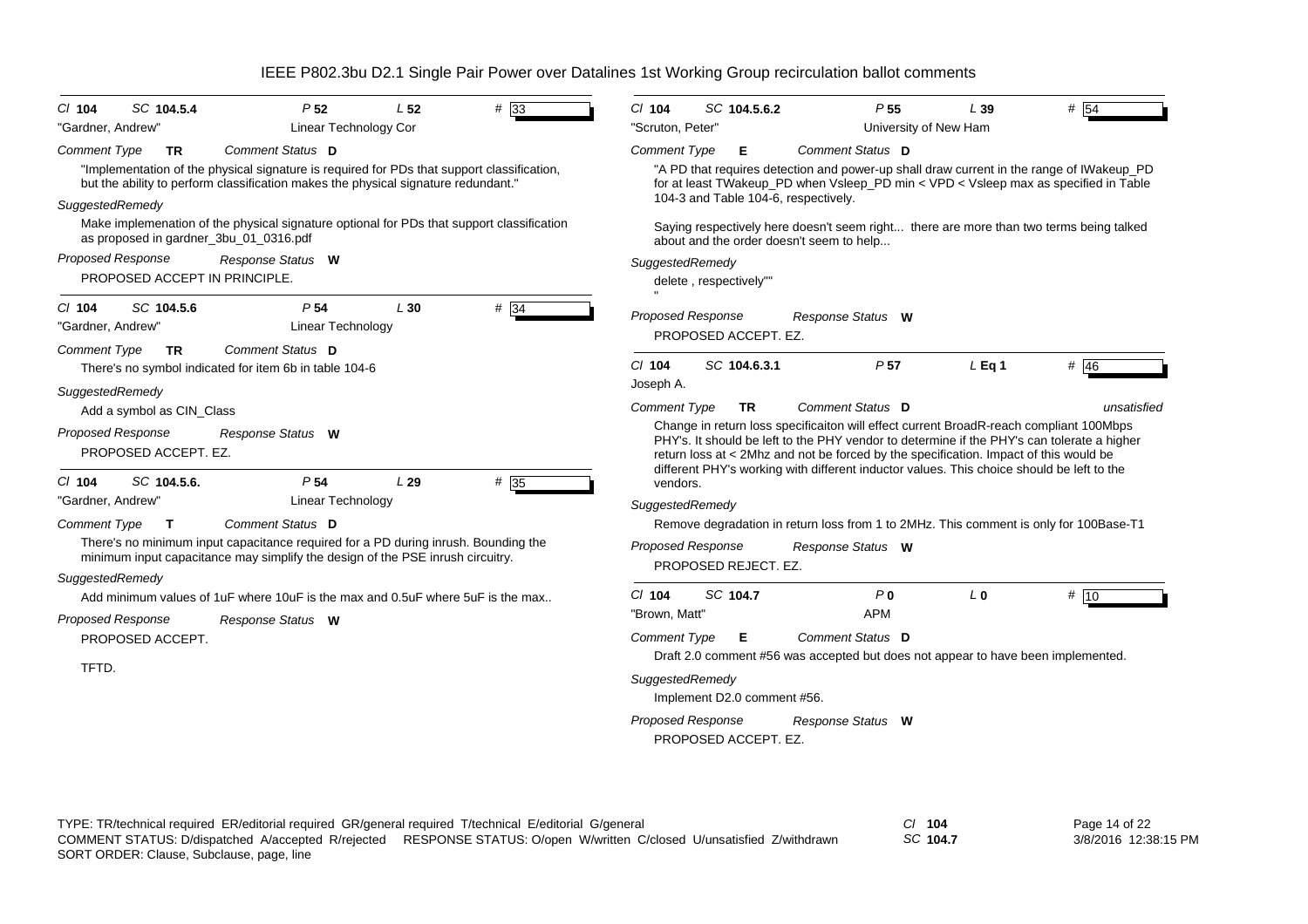| SC 104.7.1<br>$Cl$ 104<br>"Zimmerman, George"                                                                                                            | P <sub>59</sub><br>CME Consulting / LTC                                                                                                                                                                                                                                                                                                                                                  | L <sub>11</sub> | #75               | CI 104<br>SC 104.7.2<br>"Gardner, Andrew"                                                                                         | P60                                                                                                                                                                                | L 1<br>Linear Technology Cor   | # 37              |
|----------------------------------------------------------------------------------------------------------------------------------------------------------|------------------------------------------------------------------------------------------------------------------------------------------------------------------------------------------------------------------------------------------------------------------------------------------------------------------------------------------------------------------------------------------|-----------------|-------------------|-----------------------------------------------------------------------------------------------------------------------------------|------------------------------------------------------------------------------------------------------------------------------------------------------------------------------------|--------------------------------|-------------------|
| Comment Type<br><b>TR</b>                                                                                                                                | Comment Status D<br>"meet the required electrical specifications of SCCP isn't a specification in this document.<br>THis could be ""meet the requirements of Table 104-7"", but then another shall would be<br>needed to apply to the slave. However, if comment putting the requirement before the<br>table is implemented, then statements for both master and slave are unnecessary," |                 |                   | <b>Comment Type</b><br><b>TR</b><br>SuggestedRemedy                                                                               | Comment Status D<br>Figure 104-12 has the PSE PI shorted out<br>Place switch controlled by TX output between PI+ and PI-                                                           |                                |                   |
| SuggestedRemedy                                                                                                                                          | "Delete ""and meet the required electrical specifications of SCCP."" and Change ""Table<br>104-7 details the electrical requirements for SCCP."" to """"A PSE or PD implementing<br>SCCP shall comply with the electrical and timing requirements in Table 104-7."" on P62<br>L35, adjust PICS SCCP1 and add new PICS for Table compliance"                                              |                 |                   | <b>Proposed Response</b><br>PROPOSED ACCEPT. EZ.<br>$Cl$ 104<br>SC 104.7.2<br>"Gardner, Andrew"                                   | Response Status W<br>P60                                                                                                                                                           | $L$ 4<br>Linear Technology Cor | # 38              |
| <b>Proposed Response</b><br>PROPOSED ACCEPT IN PRINCIPLE, EZ.                                                                                            | Response Status W                                                                                                                                                                                                                                                                                                                                                                        |                 |                   | <b>Comment Type</b><br>ER.                                                                                                        | Comment Status D<br>Font size in Figure 104-12 is less than 9 point.                                                                                                               |                                |                   |
| compliance.                                                                                                                                              | PICS editor granted license to add adjust PICS SCCP1 and add new PICS for Table                                                                                                                                                                                                                                                                                                          |                 |                   | SuggestedRemedy<br>Increase font size as needed.                                                                                  |                                                                                                                                                                                    |                                |                   |
| SC 104.7.1<br>$Cl$ 104<br>"Gardner, Andrew"<br><b>Comment Type</b><br>ER.                                                                                | P <sub>59</sub><br>Linear Technology Cor<br>Comment Status D                                                                                                                                                                                                                                                                                                                             | L <sub>16</sub> | $# \overline{36}$ | <b>Proposed Response</b><br>PROPOSED ACCEPT. EZ.<br>OBE by 10.                                                                    | Response Status W                                                                                                                                                                  |                                |                   |
| Font size in Figure 104-11 is less than 9 point.<br>SuggestedRemedy<br>Increase font size as needed.<br><b>Proposed Response</b><br>PROPOSED ACCEPT. EZ. | Response Status W                                                                                                                                                                                                                                                                                                                                                                        |                 |                   | $Cl$ 104<br>SC 104.7.2<br>"Gardner, Andrew"<br><b>Comment Type</b><br>$\mathbf{T}$<br>a diode symbol in this figure is limiting." | $P$ 60<br>Comment Status D<br>"The VDD node in Figure 104-12 has no obvious relationship to the PD PI. Also, the use of                                                            | $L_4$<br>Linear Technology Cor | $# \overline{39}$ |
| OBE by 10.<br>SC 104.7.1<br>$CI$ 104<br>"Zimmerman, George"                                                                                              | P <sub>59</sub><br>CME Consulting / LTC                                                                                                                                                                                                                                                                                                                                                  | L20             | # $\overline{76}$ | SuggestedRemedy<br>are not normative.                                                                                             | Delete the VDD node and associated connection and replace the remaining diode with a<br>generic rectifier block. Consider deleting Figures 104-11 and 104-12 altogether since they |                                |                   |
| Comment Type<br>ER.<br>PSE_PI+ and PSE_PI- are shorted in the figure                                                                                     | Comment Status D                                                                                                                                                                                                                                                                                                                                                                         |                 |                   | <b>Proposed Response</b><br>PROPOSED ACCEPT IN PRINCIPLE.                                                                         | Response Status W                                                                                                                                                                  |                                |                   |
| SuggestedRemedy                                                                                                                                          | Remove connection between PSE_PI+ and PSE_PI-                                                                                                                                                                                                                                                                                                                                            |                 |                   | TFTD.                                                                                                                             |                                                                                                                                                                                    |                                |                   |
| <b>Proposed Response</b><br>PROPOSED ACCEPT. EZ.                                                                                                         | Response Status W                                                                                                                                                                                                                                                                                                                                                                        |                 |                   |                                                                                                                                   |                                                                                                                                                                                    |                                |                   |

*SC* **104.7.2**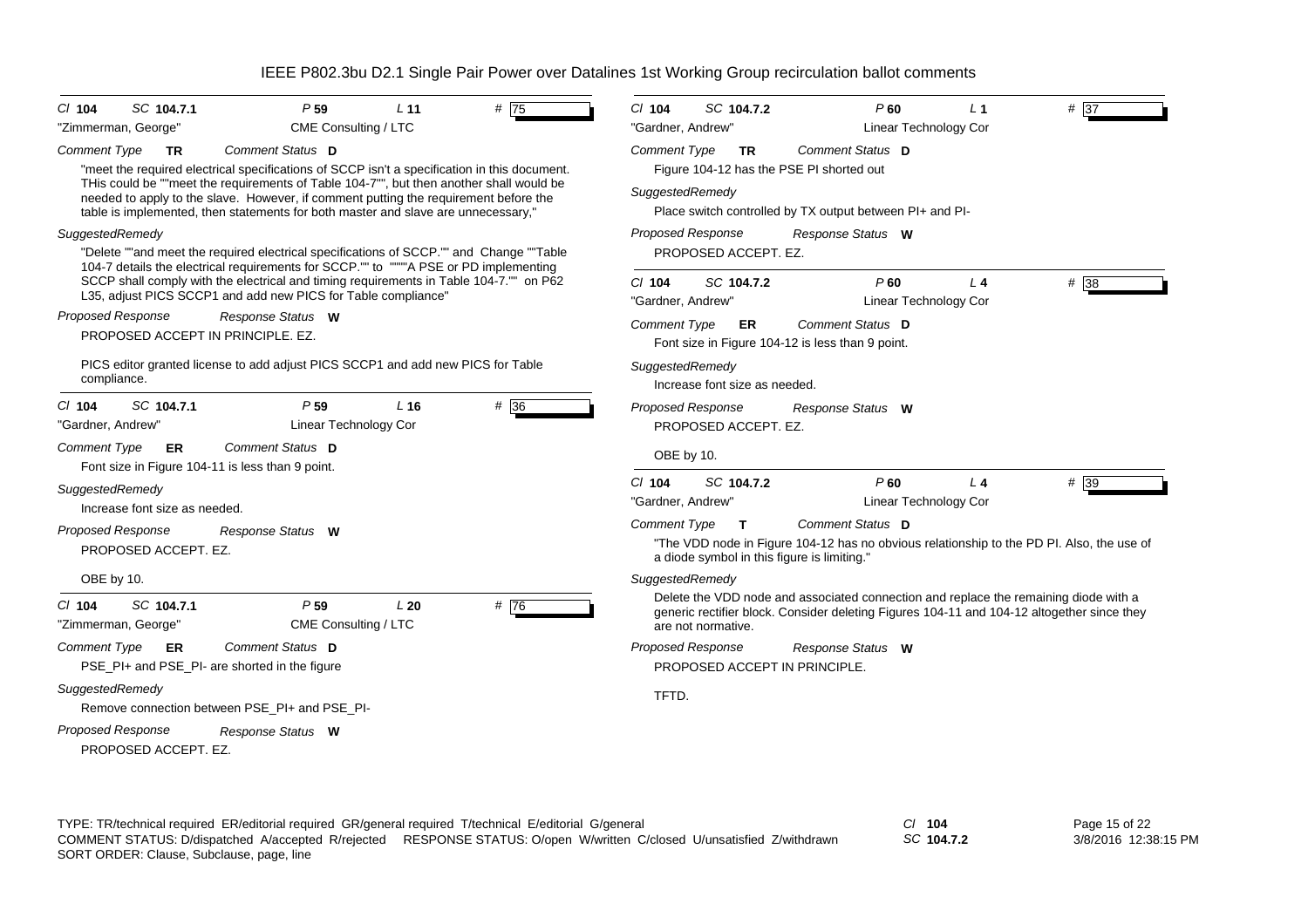| $CI$ 104                   | SC 104.7.3.1                                                                                                                                                                                                                                                                                                                                                                         | P <sub>60</sub>      | L <sub>35</sub> | # 77 | $Cl$ 104     | SC 104.7.3.1                                                                                                                                              |     |
|----------------------------|--------------------------------------------------------------------------------------------------------------------------------------------------------------------------------------------------------------------------------------------------------------------------------------------------------------------------------------------------------------------------------------|----------------------|-----------------|------|--------------|-----------------------------------------------------------------------------------------------------------------------------------------------------------|-----|
|                            | "Zimmerman, George"                                                                                                                                                                                                                                                                                                                                                                  | CME Consulting / LTC |                 |      |              | "Zimmerman, George"                                                                                                                                       |     |
| Comment Type               |                                                                                                                                                                                                                                                                                                                                                                                      | Comment Status D     |                 |      | Comment Type | <b>TR</b>                                                                                                                                                 | Co  |
| table."<br>SuggestedRemedy | "and then pull-up within tRSTL, this statement of the requirement allows the master to pull-<br>up within any duration shorter than tRSTL, which, doesn't seem to be what is meant by the                                                                                                                                                                                            |                      |                 |      |              | "master shall sample the sub<br>the voltage seems untestable<br>requirement doesn't say what<br>when the presence data fron<br>master can then do whateve |     |
|                            | "change ""within tRSTL"" to ""at tRSTL."" Additionally, the timings would be clearer if, after<br>line 33, "This is illustrated in Figure 104-13." the statement "See 104-7 for requirements<br>on the timing relationships."""<br>Proposed Response                                                                                                                                 | Response Status W    |                 |      |              | SuggestedRemedy<br>"P60 L39: Change ""master :<br>P60 L38: Change ""Presence<br>data from the slave shall be                                              |     |
|                            | PROPOSED ACCEPT. EZ.                                                                                                                                                                                                                                                                                                                                                                 |                      |                 |      |              | Proposed Response                                                                                                                                         | Re. |
| $Cl$ 104                   | SC 104.7.3.1                                                                                                                                                                                                                                                                                                                                                                         | $P$ 60               | L 38            | # 78 |              | PROPOSED ACCEPT. EZ.                                                                                                                                      |     |
|                            | "Zimmerman, George"                                                                                                                                                                                                                                                                                                                                                                  | CME Consulting / LTC |                 |      | $Cl$ 104     | SC 104.7.3.2                                                                                                                                              |     |
| <b>Comment Type</b>        | TR                                                                                                                                                                                                                                                                                                                                                                                   | Comment Status D     |                 |      |              | "Zimmerman, George"                                                                                                                                       |     |
|                            | "after the falling edge that initiated the read time slot. This is the first time a ""read time"<br>slot"" is referred to and several paragraphs before it is described, and it doesn't readily<br>appear that the reset pulse initiates a read time slot (see P61 L34). The timing diagram<br>seems to indicate ""after the rising edge that terminated the reset pulse."" would be |                      |                 |      | Comment Type | "Several problems with this I<br>low, the master shall pull-up                                                                                            | C   |

correct. I am, however, unsure, as this is a pretty large change from the description, and it could be the figure that is incorrect."

## *SuggestedRemedy*

"Make the text consistent with the figure. Change ""after the falling edge that initiated the read time slot."" to ""after the rising edge that terminated the reset pulse."""

#### *Response Status* **W** *Proposed Response*

PROPOSED ACCEPT. EZ.

| $Cl$ 104            | SC 104.7.3.1 | P 60                 | L 39 | # 79 |
|---------------------|--------------|----------------------|------|------|
| "Zimmerman, George" |              | CME Consulting / LTC |      |      |

## *Comment Status* **D**

osequent voltage within tMSP. Requiring the master to sample  $te.$  even though it is likely the right way to receive. The at the master has to do with it. There is already a statement of n the slave is valid - perhaps this should be the ""shall"" - the r it needs to do to get the valid data."

shall sample"" to ""master should sample"" (P60 L39), e data from the slave is valid for tMSP after"" to ""Presence valid for the entire time window defined by tMSP following"""

*Response Status* **W**

| $Cl$ 104            | SC 104.7.3.2 | P 61                 | L 22 | #<br>-80 |
|---------------------|--------------|----------------------|------|----------|
| "Zimmerman, George" |              | CME Consulting / LTC |      |          |

*Comment Status* **D**

language: ""To generate a Write 1 time slot, after pulling VPSE VPSE within tW1L."" describing timing as an action ""within tW1L"" allows any time less than tW1L to be valid. The description seems to mean ""The master shall generate a write 1 time slot first pulling VPSE low, and then pulling up VPSE within range of tW1L."" Similarly for a Write 0 time slot. There is then a requirement for the slave to sample ""within the range of tSSW"", but without stating what tSSW is relative to."

# *SuggestedRemedy*

"Change ""within tW1L"" to ""within the range of tW1L"", and ""within tW0L"" to ""within the range of tW0L"". Insert ""after the falling edge"" after ""within the range of tSSW."""

*Response Status* **W** *Proposed Response*

PROPOSED ACCEPT. EZ.

*SC* **104.7.3.2**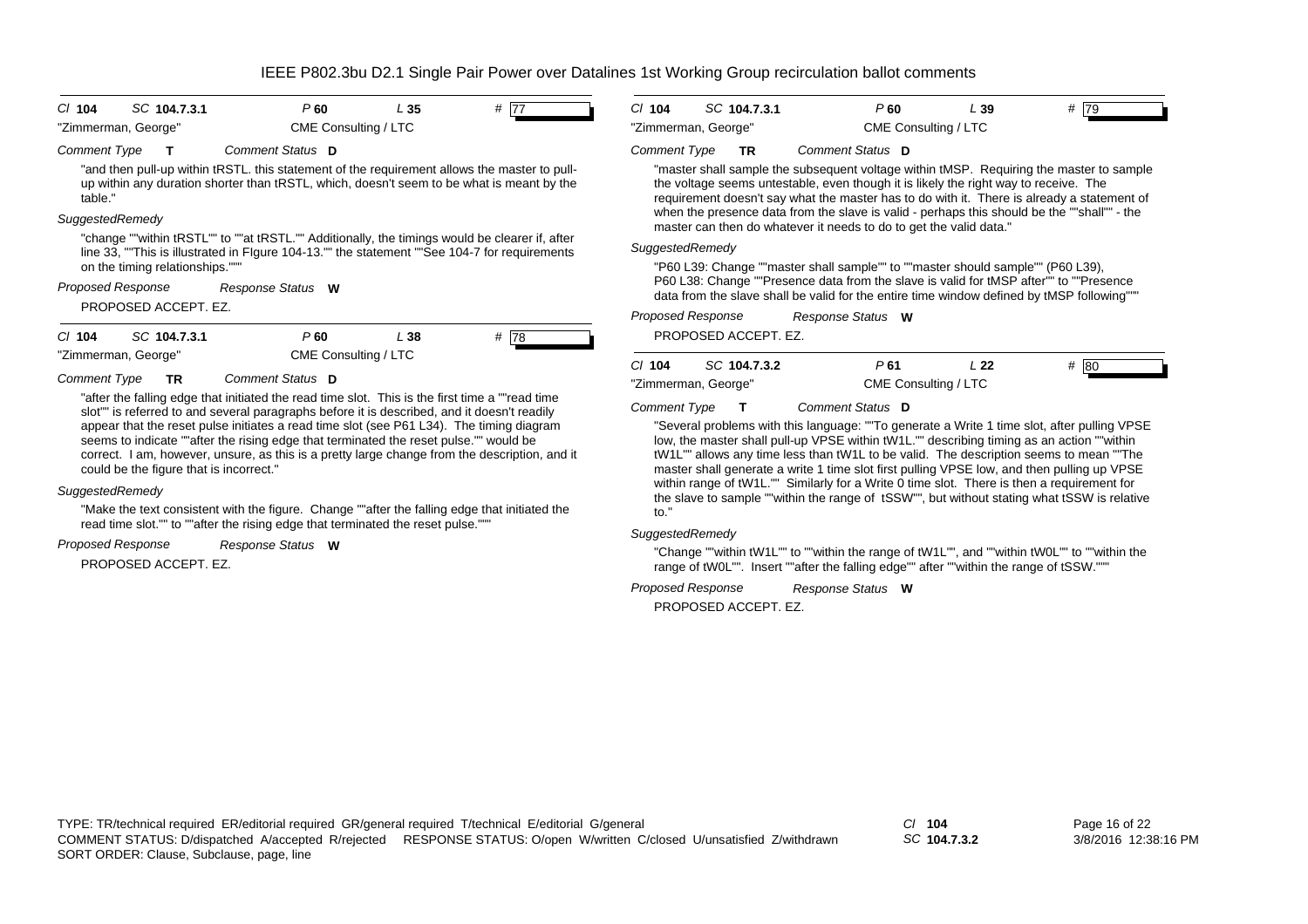| P61<br># 81<br>$Cl$ 104<br>SC 104.7.3.3<br>L <sub>35</sub>                                                                                                                                                                                                                                                                                                                                                                                                                                                                                                                                                                                                                                                                                                                                                       | $Cl$ 104<br>P62<br># 83<br>SC 104.7.3.4<br>L36                                                                                                                                                                                                                                          |  |  |  |
|------------------------------------------------------------------------------------------------------------------------------------------------------------------------------------------------------------------------------------------------------------------------------------------------------------------------------------------------------------------------------------------------------------------------------------------------------------------------------------------------------------------------------------------------------------------------------------------------------------------------------------------------------------------------------------------------------------------------------------------------------------------------------------------------------------------|-----------------------------------------------------------------------------------------------------------------------------------------------------------------------------------------------------------------------------------------------------------------------------------------|--|--|--|
| "Zimmerman, George"<br>CME Consulting / LTC                                                                                                                                                                                                                                                                                                                                                                                                                                                                                                                                                                                                                                                                                                                                                                      | "Zimmerman, George"<br>CME Consulting / LTC                                                                                                                                                                                                                                             |  |  |  |
| Comment Status D<br><b>Comment Type</b><br><b>TR</b>                                                                                                                                                                                                                                                                                                                                                                                                                                                                                                                                                                                                                                                                                                                                                             | <b>Comment Type</b><br>Comment Status D<br>E                                                                                                                                                                                                                                            |  |  |  |
| "The master device shall initiate a read time slot by pulling VPSE low and then pulling-up<br>VPSE within tW1L. This is exactly the same language as generating a Write 1 timeslot,<br>making the read time slot and the write 1 timeslot not uniquely identifiable. Additionally,<br>there is a timing problem, because according to this tW1L can be between 0.09 ms and<br>0.33 ms, while the master may sample anytime between 0.27ms and 0.33ms, meaning<br>that if the slave hasn't recognized tW1L until near the end of its allowed duration, it won't<br>have asserted data. The original spec seems to have had a separate tRL, which was<br>slightly shorter than tW1L, and figure 104-15 shows the tW1L expiring before the tMSR.<br>Recommend reinstating tRL as a shorter duration than tMSR min." | The text nicely refers that voltages are relative to the PI. It would be helpful to also refer<br>the times.<br>SuggestedRemedy<br>"Insert ""See Figures 104-13, 104-14, and 104-15 for timing definitions."""<br><b>Proposed Response</b><br>Response Status W<br>PROPOSED ACCEPT. EZ. |  |  |  |
| SuggestedRemedy                                                                                                                                                                                                                                                                                                                                                                                                                                                                                                                                                                                                                                                                                                                                                                                                  | $Cl$ 104<br># $40$<br>SC 104.7.3.4<br>P62<br>$L$ 40                                                                                                                                                                                                                                     |  |  |  |
| "Change ""tW1L"" to ""tRL"", both on P61 L35 and in Figure 104-15. Add tRL to Table 104-                                                                                                                                                                                                                                                                                                                                                                                                                                                                                                                                                                                                                                                                                                                         | Linear Technology Cor<br>"Gardner, Andrew"                                                                                                                                                                                                                                              |  |  |  |
| 7, with a range of 0.09 ms to 0.25 ms (not exactly sure on the max time, but it has to be<br>less than 0.27ms with some margin). Adjust PICS SCCP14 to reference tRL."                                                                                                                                                                                                                                                                                                                                                                                                                                                                                                                                                                                                                                           | <b>Comment Type</b><br>Comment Status D<br>TR<br>There is no item specifying the PSE pull-up current.                                                                                                                                                                                   |  |  |  |
| <b>Proposed Response</b><br>Response Status W                                                                                                                                                                                                                                                                                                                                                                                                                                                                                                                                                                                                                                                                                                                                                                    | SuggestedRemedy                                                                                                                                                                                                                                                                         |  |  |  |
| PROPOSED ACCEPT IN PRINCIPLE, EZ.                                                                                                                                                                                                                                                                                                                                                                                                                                                                                                                                                                                                                                                                                                                                                                                | "Add a line item for PSE pull-up current and set the min and max to 9mA and 20mA,                                                                                                                                                                                                       |  |  |  |
| PICS editor granted license to adjsut SCCP14 to reference tRL.                                                                                                                                                                                                                                                                                                                                                                                                                                                                                                                                                                                                                                                                                                                                                   | respectively."                                                                                                                                                                                                                                                                          |  |  |  |
|                                                                                                                                                                                                                                                                                                                                                                                                                                                                                                                                                                                                                                                                                                                                                                                                                  | Proposed Response<br>Response Status W                                                                                                                                                                                                                                                  |  |  |  |
| # 82<br>$Cl$ 104<br>SC 104.7.3.4<br>P62<br>L <sub>35</sub><br>CME Consulting / LTC<br>"Zimmerman, George"                                                                                                                                                                                                                                                                                                                                                                                                                                                                                                                                                                                                                                                                                                        | PROPOSED ACCEPT IN PRINCIPLE.                                                                                                                                                                                                                                                           |  |  |  |
|                                                                                                                                                                                                                                                                                                                                                                                                                                                                                                                                                                                                                                                                                                                                                                                                                  | Comment is with regards to Table 104-7.                                                                                                                                                                                                                                                 |  |  |  |
| <b>Comment Type</b><br>Comment Status D<br><b>TR</b>                                                                                                                                                                                                                                                                                                                                                                                                                                                                                                                                                                                                                                                                                                                                                             | TFTD.                                                                                                                                                                                                                                                                                   |  |  |  |
| Missing requirement on the table values. It looks like this was intended in part in 104.7.1.                                                                                                                                                                                                                                                                                                                                                                                                                                                                                                                                                                                                                                                                                                                     |                                                                                                                                                                                                                                                                                         |  |  |  |
| SuggestedRemedy                                                                                                                                                                                                                                                                                                                                                                                                                                                                                                                                                                                                                                                                                                                                                                                                  | $Cl$ 104<br>SC 104.7.3.4<br>P62<br># 41<br>L44                                                                                                                                                                                                                                          |  |  |  |
| "Change ""Table 104-7 details the electrical requirements for SCCP."" to ""A PSE or PD<br>implementing SCCP shall comply with the electrical and timing requirements in Table 104-                                                                                                                                                                                                                                                                                                                                                                                                                                                                                                                                                                                                                               | "Gardner, Andrew"<br>Linear Technology Cor                                                                                                                                                                                                                                              |  |  |  |
| $7."$ "                                                                                                                                                                                                                                                                                                                                                                                                                                                                                                                                                                                                                                                                                                                                                                                                          | <b>Comment Type</b><br>Comment Status D<br>TR.                                                                                                                                                                                                                                          |  |  |  |
| <b>Proposed Response</b><br>Response Status W                                                                                                                                                                                                                                                                                                                                                                                                                                                                                                                                                                                                                                                                                                                                                                    | There is no max on the PSE pull-up voltage                                                                                                                                                                                                                                              |  |  |  |
| PROPOSED ACCEPT. EZ.                                                                                                                                                                                                                                                                                                                                                                                                                                                                                                                                                                                                                                                                                                                                                                                             | SuggestedRemedy                                                                                                                                                                                                                                                                         |  |  |  |
|                                                                                                                                                                                                                                                                                                                                                                                                                                                                                                                                                                                                                                                                                                                                                                                                                  | Set the max to 5.5V                                                                                                                                                                                                                                                                     |  |  |  |
|                                                                                                                                                                                                                                                                                                                                                                                                                                                                                                                                                                                                                                                                                                                                                                                                                  | Proposed Response<br>Response Status W                                                                                                                                                                                                                                                  |  |  |  |
|                                                                                                                                                                                                                                                                                                                                                                                                                                                                                                                                                                                                                                                                                                                                                                                                                  | PROPOSED ACCEPT IN PRINCIPLE.                                                                                                                                                                                                                                                           |  |  |  |
|                                                                                                                                                                                                                                                                                                                                                                                                                                                                                                                                                                                                                                                                                                                                                                                                                  | See 84. Set max PSE pull-up to 5V in order to prevent it from exceeding VON min of 5.18V<br>for 12V unregulated classes.                                                                                                                                                                |  |  |  |

*SC* **104.7.3.4**

Page 17 of 22 3/8/2016 12:38:16 PM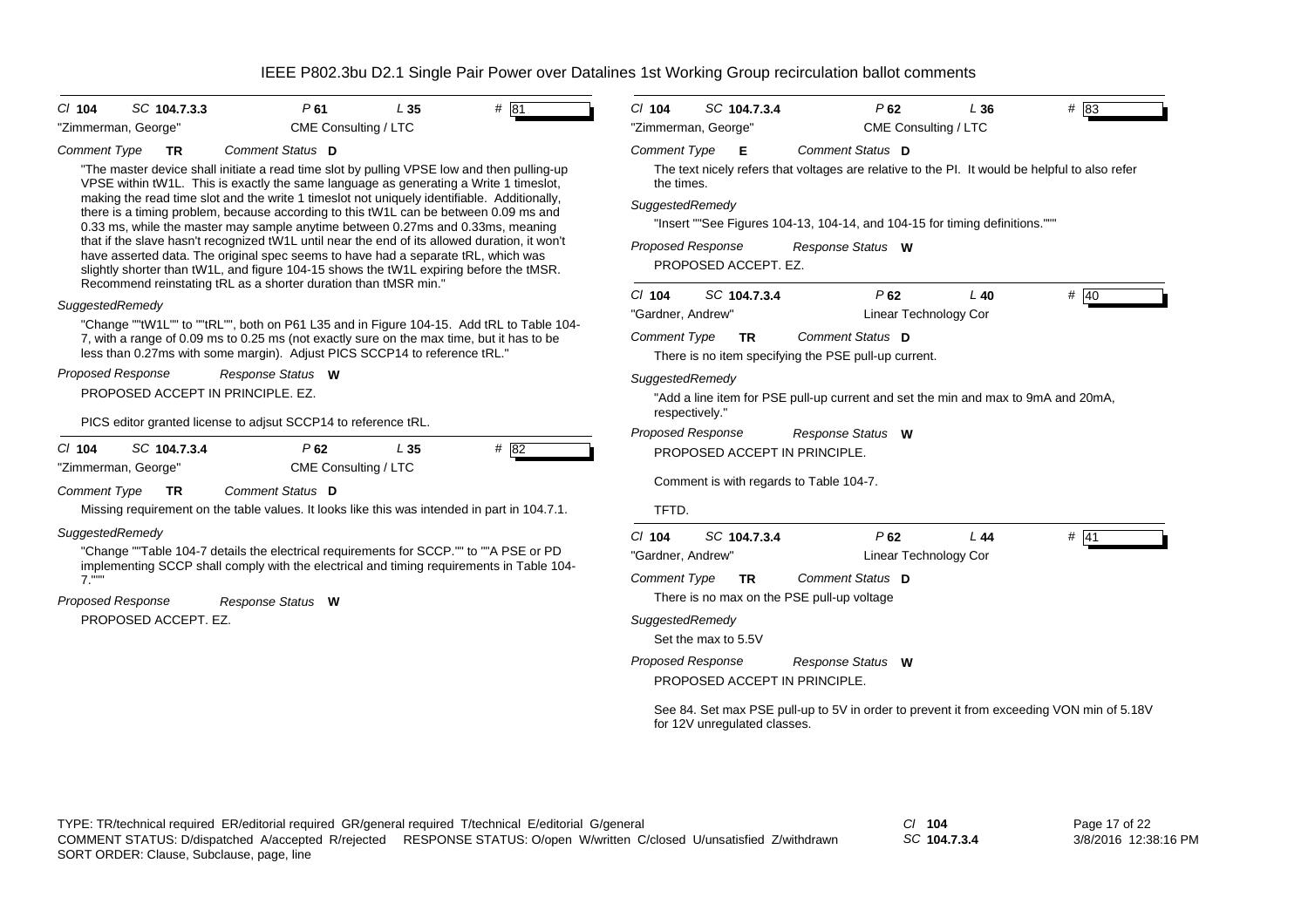| # $84$<br>SC 104.7.3.4<br>$CI$ 104<br>P62<br>L44<br>CME Consulting / LTC<br>"Zimmerman, George"                                                                                                                                                                                                                                          | SC 104.7.3.4<br>P62<br># 44<br>$CI$ 104<br>L62<br>"Gardner, Andrew"<br>Linear Technology Cor                                                                                                                                                                                                                                                                                                                                                                                                                                                                                                            |
|------------------------------------------------------------------------------------------------------------------------------------------------------------------------------------------------------------------------------------------------------------------------------------------------------------------------------------------|---------------------------------------------------------------------------------------------------------------------------------------------------------------------------------------------------------------------------------------------------------------------------------------------------------------------------------------------------------------------------------------------------------------------------------------------------------------------------------------------------------------------------------------------------------------------------------------------------------|
| Comment Status D<br><b>Comment Type</b><br>$\mathbf{T}$<br>Voltage limits - need to specify both limits. Need a maximum voltage for the PSE pull-up.                                                                                                                                                                                     | Comment Status D<br>Comment Type<br>TR.<br>Several of the items in Table 104-7 are not referenced by Clause 104.7 baseline text.                                                                                                                                                                                                                                                                                                                                                                                                                                                                        |
| SuggestedRemedy<br>Insert 5.5V for maximum (from maximum Voc in Table 104-2)                                                                                                                                                                                                                                                             | SuggestedRemedy<br>Add references as needed to Clause 104.7.                                                                                                                                                                                                                                                                                                                                                                                                                                                                                                                                            |
| <b>Proposed Response</b><br>Response Status W<br>PROPOSED ACCEPT IN PRINCIPLE.                                                                                                                                                                                                                                                           | <b>Proposed Response</b><br>Response Status W<br>PROPOSED ACCEPT IN PRINCIPLE, EZ.                                                                                                                                                                                                                                                                                                                                                                                                                                                                                                                      |
| See 41.                                                                                                                                                                                                                                                                                                                                  | OBE 82.                                                                                                                                                                                                                                                                                                                                                                                                                                                                                                                                                                                                 |
| Maximum pull-up voltage during SCCP should be less than Von min of 5.18V for 12V<br>unregulated class. Therefore propose 5V for max.                                                                                                                                                                                                     | P64<br>$Cl$ 104<br>SC 104.7.4.3.1<br>L <sub>19</sub><br># 85<br>"Zimmerman, George"<br>CME Consulting / LTC                                                                                                                                                                                                                                                                                                                                                                                                                                                                                             |
| $#$ 42<br>SC 104.7.3.4<br>$L$ 47<br>$Cl$ 104<br>P62<br>Linear Technology Cor<br>"Gardner, Andrew"<br>Comment Status D<br><b>Comment Type</b><br><b>TR</b><br>There is no max limit on the logic input high logic threshold.<br>SuggestedRemedy<br>Set the max to 4V<br><b>Proposed Response</b><br>Response Status W<br>PROPOSED ACCEPT. | Comment Type<br>Comment Status D<br>- E<br>"This applies to all of 104.7 - the master is always the PoDL PSE, and the slave is always<br>the PD. Using Master and Slave confuses things. Why not just describe them as PSE and<br>PD."<br>SuggestedRemedy<br>"Replace ""master"" and ""slave"" with ""PSE"" and ""PD"" throughout 104.7"<br><b>Proposed Response</b><br>Response Status W<br>PROPOSED ACCEPT. EZ.                                                                                                                                                                                       |
| TFTD.                                                                                                                                                                                                                                                                                                                                    | P64<br>$Cl$ 104<br>SC 104.7.4.3.1<br>L <sub>19</sub><br># 86<br>"Zimmerman, George"<br>CME Consulting / LTC                                                                                                                                                                                                                                                                                                                                                                                                                                                                                             |
| $\#$ 43<br>SC 104.7.3.4<br>P62<br>$Cl$ 104<br>L 48<br>Linear Technology Cor<br>"Gardner, Andrew"<br>Comment Status D<br><b>Comment Type</b><br><b>TR</b><br>There is no min limit on the logic low threshold<br>SuggestedRemedy<br>Set the min to 0V<br><b>Proposed Response</b><br>Response Status W<br>PROPOSED ACCEPT. EZ.            | <b>Comment Type</b><br>Comment Status D<br>$\mathbf{T}$<br>"The master shall use this command to address a slave device on the bus without sending<br>out unique address code information. This is really descriptive, not a requirement, OR, are<br>you saying that the master NEVER uses a unique address code. If so, then say that."<br>SuggestedRemedy<br>"Either: Change ""shall use"" to ""uses"" OR: Change ""shall use"" to ""shall only use"",<br>and delete ""without sending out unique address code information""<br><b>Proposed Response</b><br>Response Status W<br>PROPOSED ACCEPT. EZ. |

*SC* **104.7.4.3.1**

Page 18 of 22 3/8/2016 12:38:16 PM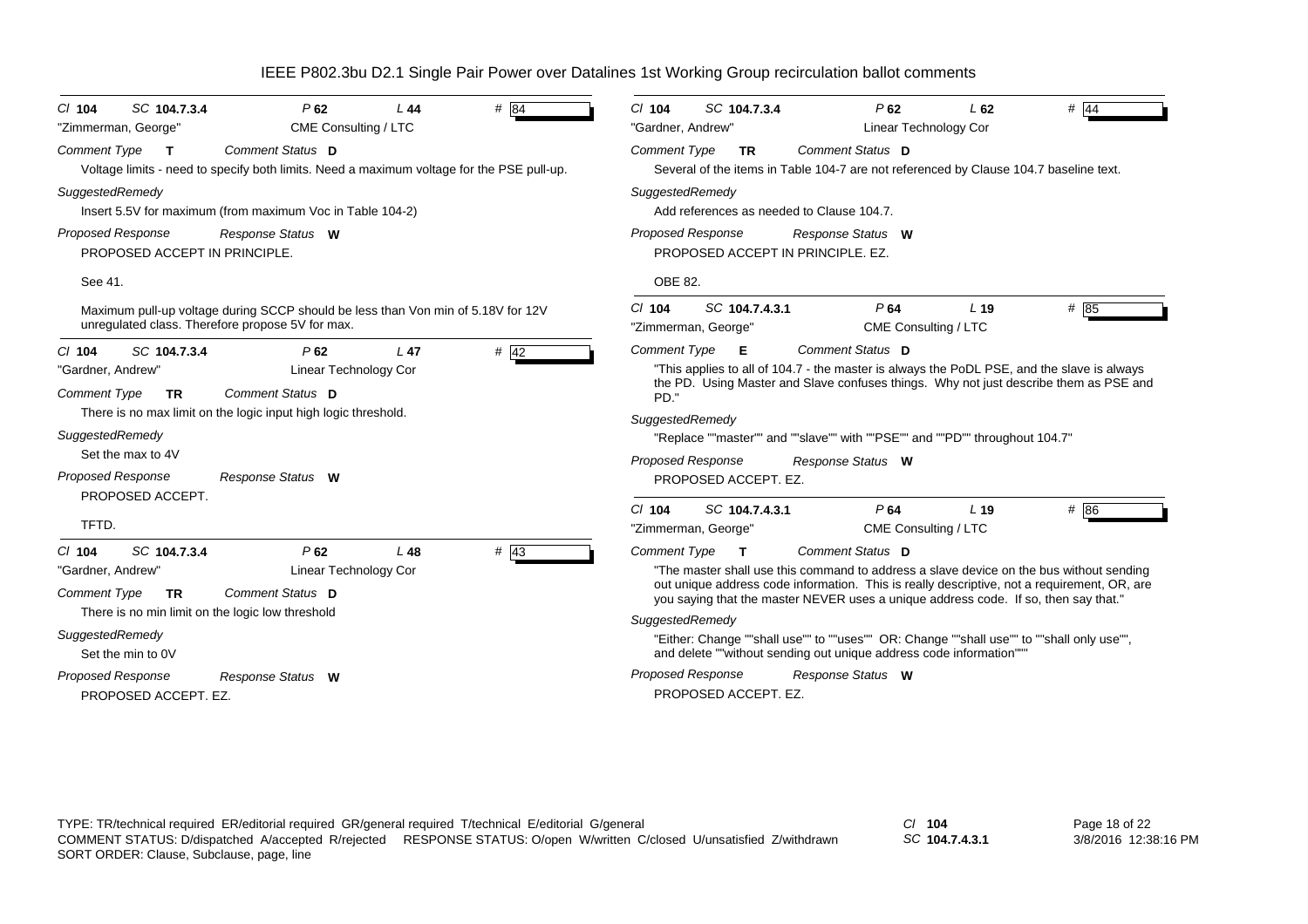| SC 104.7.4.4                                                                                                                                                                                                                                                       | $#$ 26                                                                                                                                                                                                                                                                                                                                                                                                                                                                                                            |  |  |  |
|--------------------------------------------------------------------------------------------------------------------------------------------------------------------------------------------------------------------------------------------------------------------|-------------------------------------------------------------------------------------------------------------------------------------------------------------------------------------------------------------------------------------------------------------------------------------------------------------------------------------------------------------------------------------------------------------------------------------------------------------------------------------------------------------------|--|--|--|
| P64                                                                                                                                                                                                                                                                | $CI$ 104                                                                                                                                                                                                                                                                                                                                                                                                                                                                                                          |  |  |  |
| # 109                                                                                                                                                                                                                                                              | SC 104.7.4.5                                                                                                                                                                                                                                                                                                                                                                                                                                                                                                      |  |  |  |
| $Cl$ 104                                                                                                                                                                                                                                                           | P65                                                                                                                                                                                                                                                                                                                                                                                                                                                                                                               |  |  |  |
| L26                                                                                                                                                                                                                                                                | L46                                                                                                                                                                                                                                                                                                                                                                                                                                                                                                               |  |  |  |
| "Zimmerman, George"                                                                                                                                                                                                                                                | "Dove, Daniel"                                                                                                                                                                                                                                                                                                                                                                                                                                                                                                    |  |  |  |
| CME Consulting / LTC                                                                                                                                                                                                                                               | Dove Networking Solut                                                                                                                                                                                                                                                                                                                                                                                                                                                                                             |  |  |  |
| Comment Status D                                                                                                                                                                                                                                                   | Comment Status X                                                                                                                                                                                                                                                                                                                                                                                                                                                                                                  |  |  |  |
| Comment Type                                                                                                                                                                                                                                                       | <b>Comment Type</b>                                                                                                                                                                                                                                                                                                                                                                                                                                                                                               |  |  |  |
| Е                                                                                                                                                                                                                                                                  | T.                                                                                                                                                                                                                                                                                                                                                                                                                                                                                                                |  |  |  |
| "an CRC-8 field could be any. Need to point to 104.7.4.5, since this sentence (line 26) is                                                                                                                                                                         | "Figure 104-17 refers to a ""modified preamble"" but I can find no reference elsewhere in                                                                                                                                                                                                                                                                                                                                                                                                                         |  |  |  |
| where the requirement is, and there aren't any in 104.7.4.5, just definitions."                                                                                                                                                                                    | the spec to this term. I believe its an artifact of SCCP specification in industry data sheets."                                                                                                                                                                                                                                                                                                                                                                                                                  |  |  |  |
| SuggestedRemedy                                                                                                                                                                                                                                                    | SuggestedRemedy                                                                                                                                                                                                                                                                                                                                                                                                                                                                                                   |  |  |  |
| "Change ""an CRC-8 field"" to ""an CRC8 field as specified in 104.7.4.5."""                                                                                                                                                                                        | "Replace ""modified preamble"" with ""contents of the CLASS_TYPE_INFO Register"""                                                                                                                                                                                                                                                                                                                                                                                                                                 |  |  |  |
| <b>Proposed Response</b>                                                                                                                                                                                                                                           | Proposed Response                                                                                                                                                                                                                                                                                                                                                                                                                                                                                                 |  |  |  |
| Response Status W                                                                                                                                                                                                                                                  | Response Status W                                                                                                                                                                                                                                                                                                                                                                                                                                                                                                 |  |  |  |
| PROPOSED ACCEPT. EZ.                                                                                                                                                                                                                                               | PROPOSED ACCEPT. EZ.                                                                                                                                                                                                                                                                                                                                                                                                                                                                                              |  |  |  |
| # 110                                                                                                                                                                                                                                                              | SC 104.8.2.2                                                                                                                                                                                                                                                                                                                                                                                                                                                                                                      |  |  |  |
| SC 104.7.4.4                                                                                                                                                                                                                                                       | # 8                                                                                                                                                                                                                                                                                                                                                                                                                                                                                                               |  |  |  |
| P65                                                                                                                                                                                                                                                                | $Cl$ 104                                                                                                                                                                                                                                                                                                                                                                                                                                                                                                          |  |  |  |
| $CI$ 104                                                                                                                                                                                                                                                           | P66                                                                                                                                                                                                                                                                                                                                                                                                                                                                                                               |  |  |  |
| L <sub>1</sub>                                                                                                                                                                                                                                                     | L <sub>35</sub>                                                                                                                                                                                                                                                                                                                                                                                                                                                                                                   |  |  |  |
| "Zimmerman, George"                                                                                                                                                                                                                                                | "Anslow, Pete"                                                                                                                                                                                                                                                                                                                                                                                                                                                                                                    |  |  |  |
| CME Consulting / LTC                                                                                                                                                                                                                                               | Ciena                                                                                                                                                                                                                                                                                                                                                                                                                                                                                                             |  |  |  |
| "Table 104-8 interrupts the discussion of CRC8, and should be before it."<br>SuggestedRemedy<br>Beat on frame and make Table 104-8 occur prior to or after the defining text in 104.7.4.4<br><b>Proposed Response</b><br>Response Status W<br>PROPOSED ACCEPT. EZ. | "Comment #49 against D2.0 was ACCEPT with a suggested remedy of:<br>In the title of 104.7, the first sentence of 104.7.1, in the Table in 104.7.2.2, and in the title<br>of 104.7.4, change the text after ""Clause 104,"" to ""Single-Pair Power over Data Lines<br>(PoDL)"" to match the title of Clause 104.<br>However, this has not been done in the Table in 104.7.2.2 (now 104.8.2.2)"<br>SuggestedRemedy<br>"in the Table in 104.8.2.2, change the text after ""Clause 104,"" to ""Single-Pair Power over |  |  |  |
| # 111<br>SC 104.7.4.4<br>P65<br>L <sub>14</sub><br>$Cl$ 104<br>"Zimmerman, George"<br>CME Consulting / LTC<br>Comment Status D<br>Comment Type<br>Е                                                                                                                | Data Lines (PoDL)"" to match the title of Clause 104."<br><b>Proposed Response</b><br>Response Status W<br>PROPOSED ACCEPT. EZ.                                                                                                                                                                                                                                                                                                                                                                                   |  |  |  |
| "Reserved(0) should read Reserved and have description of ""value always 0"""<br>SuggestedRemedy<br>see comment<br><b>Proposed Response</b><br>Response Status W<br>PROPOSED ACCEPT. EZ.                                                                           | SC 104.8.2.2<br>P66<br>$L$ 41<br># 9<br>$CI$ 104<br>"Anslow, Pete"<br>Ciena<br>Comment Status X<br><b>Comment Type</b><br>Е<br>"The clean version of the draft has ""xx"" in red strikethrough font in the table in 104.8.2.2"<br>SuggestedRemedy<br>"Change ""802.3xxbu-201x"" to ""802.3bu-201x"""<br><b>Proposed Response</b><br>Response Status W<br>PROPOSED ACCEPT. EZ.                                                                                                                                     |  |  |  |

*SC* **104.8.2.2**

Page 19 of 22 3/8/2016 12:38:16 PM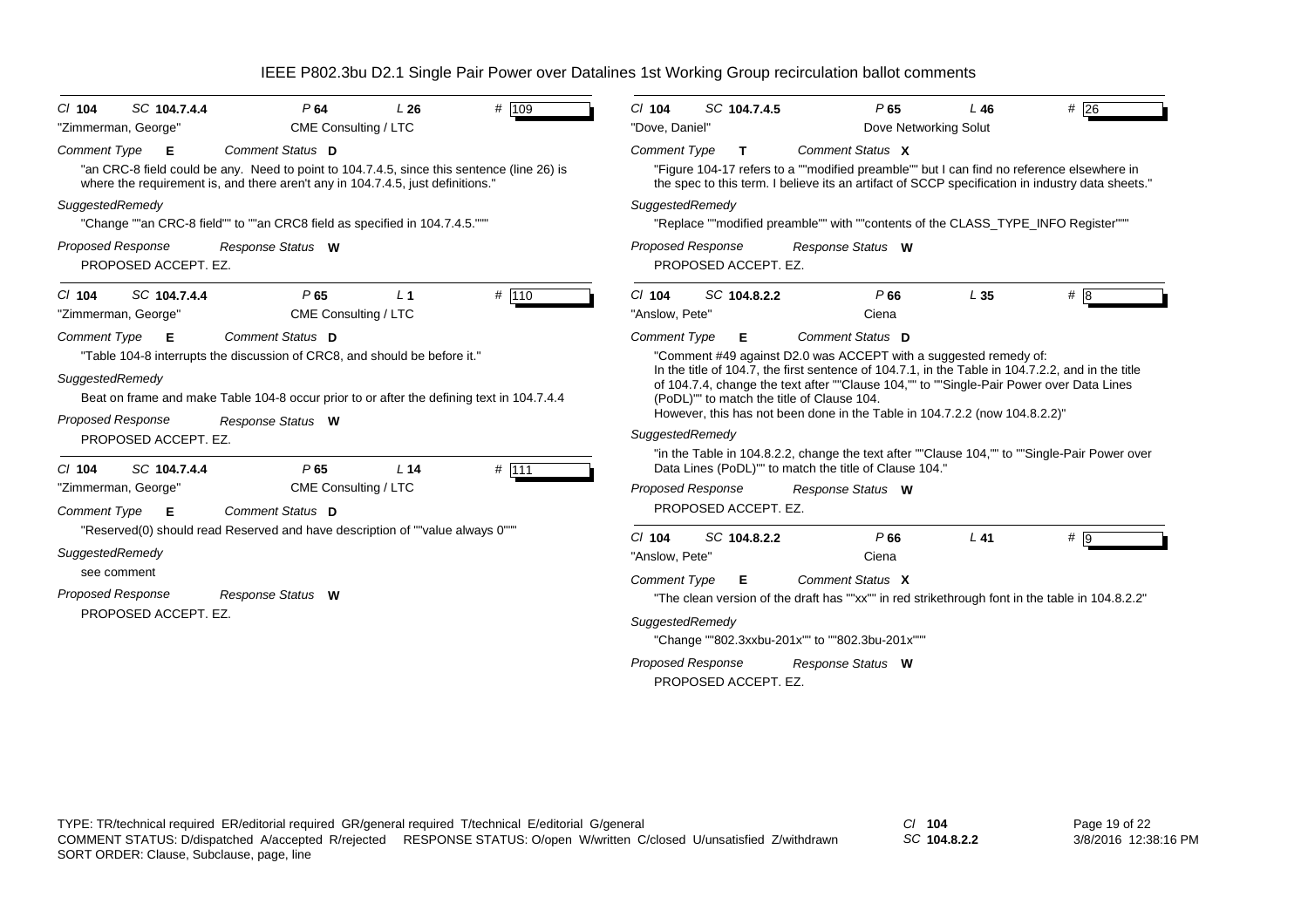| # 56<br>SC 104.8.4.2<br>P67<br>L <sub>52</sub><br>$CI$ 104<br>"Scruton, Peter"<br>University of New Ham                                                                                                                                                                           | # 59<br>$Cl$ 104<br>SC 104.8.4.2<br>P68<br>L30<br>"Scruton, Peter'<br>University of New Ham                                                                             |
|-----------------------------------------------------------------------------------------------------------------------------------------------------------------------------------------------------------------------------------------------------------------------------------|-------------------------------------------------------------------------------------------------------------------------------------------------------------------------|
| Comment Status D<br><b>Comment Type</b><br>Е<br>In PSE4:<br>Reference to Table 104-3 should be 104-2<br>SuggestedRemedy<br>change to 104-2                                                                                                                                        | Comment Status D<br><b>Comment Type</b><br>Е<br>"PSE12<br>""With one of the attributes as specified in Table 104-7 under all conditions""<br>This should be Table 104-5 |
| <b>Proposed Response</b><br>Response Status W<br>PROPOSED ACCEPT. EZ.                                                                                                                                                                                                             | SuggestedRemedy<br>change to 104-5                                                                                                                                      |
| # $57$<br>P68<br>SC 104.8.4.2<br>L <sub>4</sub><br>$CI$ 104<br>"Scruton, Peter"<br>University of New Ham                                                                                                                                                                          | <b>Proposed Response</b><br>Response Status W<br>PROPOSED ACCEPT. EZ.                                                                                                   |
| Comment Status D<br><b>Comment Type</b><br>Е<br>"PSE6                                                                                                                                                                                                                             | # 60<br>$Cl$ 104<br>SC 104.8.4.2<br>$P$ 69<br>L21<br>University of New Ham<br>"Scruton, Peter'                                                                          |
| ""Within Ivalid current range, as specified in Table 104-3, when connected to a valid PD<br>detection signature as specified in Table 104-6"<br>Ivalid is in 104-2"<br>SuggestedRemedy<br>"Within Ivalid current range, as specified in Table 104-2, when connected to a valid PD | Comment Status D<br>Comment Type<br>E.<br>"PSE27<br>""Defined as TOff in Table 104-5""<br>Should be Table 104-3                                                         |
| detection signature as specified in Table 104-6"<br><b>Proposed Response</b><br>Response Status W<br>PROPOSED ACCEPT. EZ.                                                                                                                                                         | SuggestedRemedy<br>make it Table 104-3                                                                                                                                  |
| P68<br>L <sub>13</sub><br># 58<br>$CI$ 104<br>SC 104.8.4.2                                                                                                                                                                                                                        | <b>Proposed Response</b><br>Response Status W<br>PROPOSED ACCEPT. EZ.                                                                                                   |
| "Scruton, Peter"<br>University of New Ham<br>Comment Status D<br>Comment Type<br>Е<br>PSE <sub>8</sub>                                                                                                                                                                            | $P$ 70<br># 61<br>$CI$ 104<br>L <sub>5</sub><br>SC 104.8.4.3<br>"Scruton, Peter'<br>University of New Ham                                                               |
| Reference to Table 104-3 should be 104-2<br>SuggestedRemedy<br>change to 104-2<br><b>Proposed Response</b><br>Response Status W<br>PROPOSED ACCEPT. EZ.                                                                                                                           | Comment Status D<br><b>Comment Type</b><br>Е.<br>"PD1<br>As defined in Table 104-2 for each relevant system class<br>should be 104-1<br>SuggestedRemedy                 |
|                                                                                                                                                                                                                                                                                   | make it be 104-1<br><b>Proposed Response</b><br>Response Status W<br>PROPOSED ACCEPT. EZ.                                                                               |

TYPE: TR/technical required ER/editorial required GR/general required T/technical E/editorial G/general *Cl* **104** SORT ORDER: Clause, Subclause, page, line COMMENT STATUS: D/dispatched A/accepted R/rejected RESPONSE STATUS: O/open W/written C/closed U/unsatisfied Z/withdrawn

*SC* **104.8.4.3**

Page 20 of 22 3/8/2016 12:38:16 PM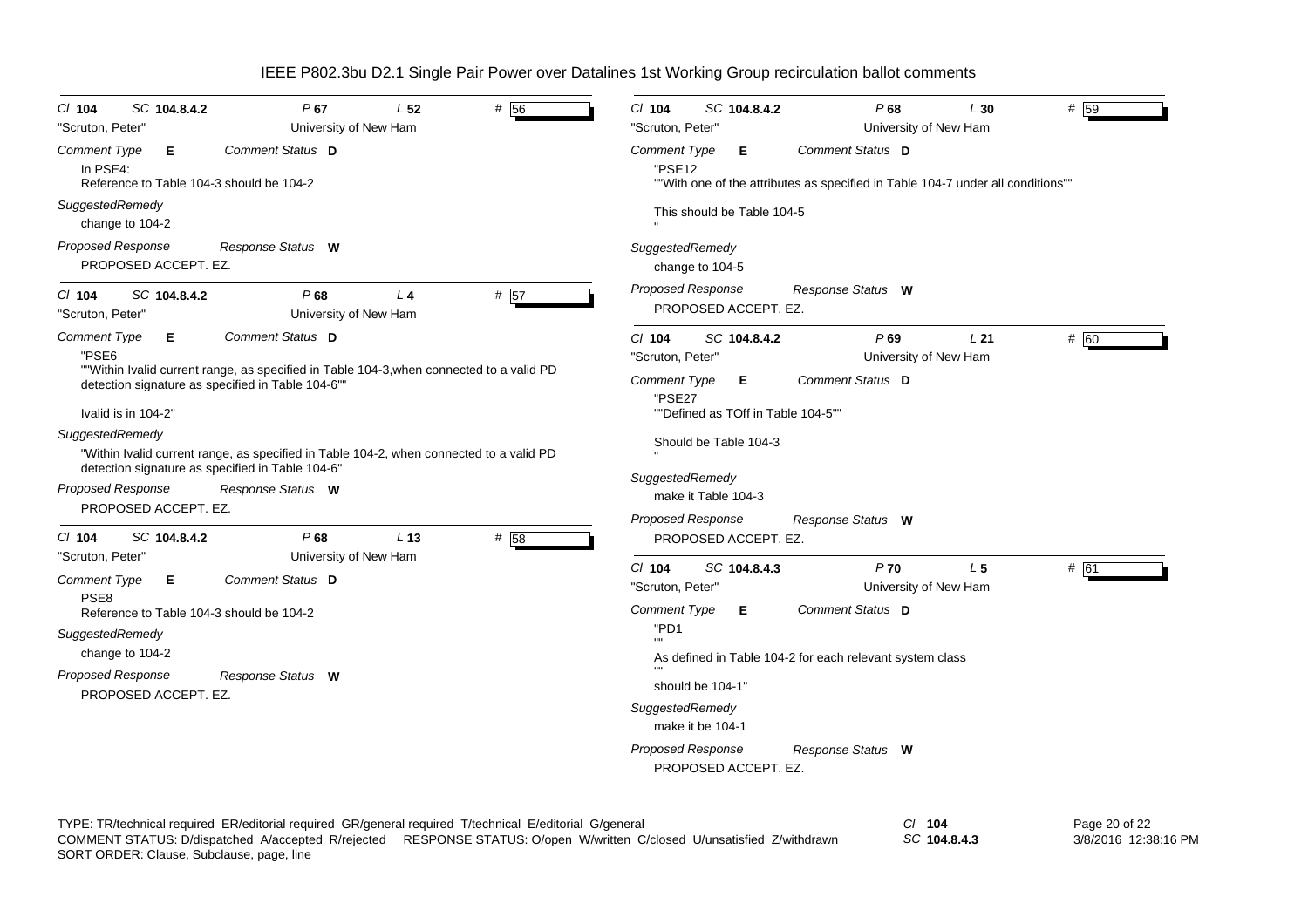| # 62<br>$P$ 70<br>$CI$ 104<br>SC 104.8.4.3<br>L7<br>"Scruton, Peter"<br>University of New Ham                                                                                                                                                                                                  | # 64<br>$Cl$ 104<br>$P$ 70<br>SC 104.8.4.3<br>L 49<br>"Scruton, Peter'<br>University of New Ham                                                                                                                                                                                                                                                                                                                                                                    |
|------------------------------------------------------------------------------------------------------------------------------------------------------------------------------------------------------------------------------------------------------------------------------------------------|--------------------------------------------------------------------------------------------------------------------------------------------------------------------------------------------------------------------------------------------------------------------------------------------------------------------------------------------------------------------------------------------------------------------------------------------------------------------|
| Comment Status D<br><b>Comment Type</b><br>Е<br>"PD <sub>2</sub><br>""In accordance with state diagram shown in Figure 104-6""                                                                                                                                                                 | Comment Status D<br><b>Comment Type</b><br>Е<br>"PD14<br>""Draw current within range of IWakeup_PD for at least TWakeup_PD when Vsleep_PD<br>min < VpdPD < Vsleep max as specified in Table 104-5 and Table 104-6""                                                                                                                                                                                                                                                |
| should be 104-8"                                                                                                                                                                                                                                                                               | 104-5 looks like it should be 104-3"                                                                                                                                                                                                                                                                                                                                                                                                                               |
| SuggestedRemedy                                                                                                                                                                                                                                                                                | SuggestedRemedy                                                                                                                                                                                                                                                                                                                                                                                                                                                    |
| change to 104-8                                                                                                                                                                                                                                                                                | change to 104-3                                                                                                                                                                                                                                                                                                                                                                                                                                                    |
| <b>Proposed Response</b><br>Response Status W<br>PROPOSED ACCEPT IN PRINCIPLE. EZ.                                                                                                                                                                                                             | <b>Proposed Response</b><br>Response Status W<br>PROPOSED ACCEPT IN PRINCIPLE, EZ.                                                                                                                                                                                                                                                                                                                                                                                 |
| Seee comments 12 and 45.                                                                                                                                                                                                                                                                       | Vsleep_PD min and max are now defined in Table 104-6, so just reference Table 104-6.                                                                                                                                                                                                                                                                                                                                                                               |
| Figure 104-8 numbering may decrement if Figure 104-7 (OVERLOAD state diagram) is<br>removed in D2.2.                                                                                                                                                                                           | SC Intro<br>#28<br>$Cl$ Intro<br>P <sub>3</sub><br>L <sub>55</sub><br>"Dove, Daniel"<br>Dove Networking Solut                                                                                                                                                                                                                                                                                                                                                      |
| # 63<br>SC 104.8.4.3<br>P <sub>70</sub><br>$CI$ 104<br>L34<br>"Scruton, Peter"<br>University of New Ham                                                                                                                                                                                        | <b>Comment Type</b><br>Comment Status X<br>ER                                                                                                                                                                                                                                                                                                                                                                                                                      |
| Comment Status D<br><b>Comment Type</b><br>Е<br>"PD11<br>""Without startup oscillation and within the first trial when a voltage in the range of VPSE<br>(as defined in Table 104-2) is applied with a series resistance within the range of valid<br>channel resistance""<br>should be 104-1" | "The page numbering for intro material is inconsistent with other draft documents. See<br>802.3bm for instance, where intro page numbers are in roman numeral. What we call page<br>17 on our draft, should be page 1. All prior pages use Roman numerals."<br>SuggestedRemedy<br>Reformat to consistency with existing standard<br><b>Proposed Response</b><br>Response Status W<br>PROPOSED ACCEPT. EZ.                                                          |
| SuggestedRemedy                                                                                                                                                                                                                                                                                |                                                                                                                                                                                                                                                                                                                                                                                                                                                                    |
| make 104-1                                                                                                                                                                                                                                                                                     | SC Intro<br>P <sub>3</sub><br># $\overline{27}$<br>C/ Intro<br>L <sub>55</sub>                                                                                                                                                                                                                                                                                                                                                                                     |
| <b>Proposed Response</b><br>Response Status W<br>PROPOSED ACCEPT. EZ.                                                                                                                                                                                                                          | "Dove, Daniel"<br>Dove Networking Solut<br>Comment Status X<br><b>Comment Type</b><br><b>ER</b>                                                                                                                                                                                                                                                                                                                                                                    |
|                                                                                                                                                                                                                                                                                                | "The copyright and page number alignment is not consistent with IEEE 802.3-2015. They<br>should be opposing each other on the same line, above the statement ""unapproved IEEE<br>standards draft"" with the number on right-side for odd pages, number on the lef- side for<br>even pages. See IEEE P802.3bm for example."<br>SuggestedRemedy<br>Reformat to consistency with existing standard<br>Proposed Response<br>Response Status W<br>PROPOSED ACCEPT. EZ. |

*SC* **Intro**